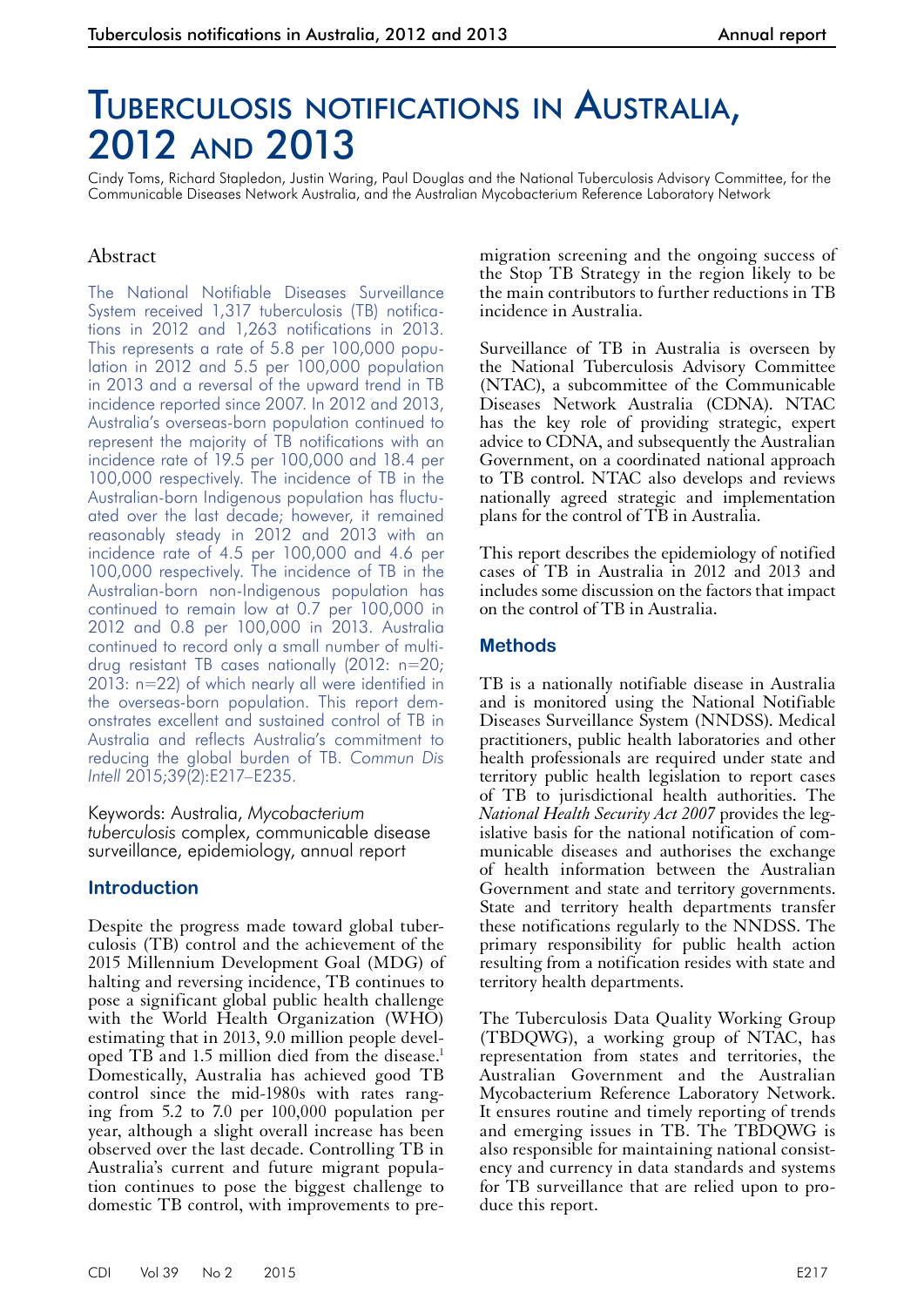With the exception of the pre-migration screening data, the data presented in this report represent a point-in-time analysis of notified cases of TB in Australia. This report presents data extracted from NNDSS during October 2014. Due to the dynamic nature of the NNDSS, data in this report may vary from data reported in other NNDSS reports and reports of TB notifications at the state or territory level. Detailed notes on case definition, data collection, quality control and the categorisation of population subgroups are available in the 2007 annual report.<sup>2</sup>

In accordance with the Torres Strait Treaty, some Torres Strait Islanders and coastal people from Papua New Guinea (PNG) are allowed free movement (without passports or visas) within the northern Torres Strait Islands of Australia and PNG. This free movement is to allow for traditional activities to take place and does not include visits for health treatment.<sup>3</sup> However, at times PNG nationals do still present with TB to Queensland health care clinics in the Torres Strait. In these instances, the patient's diagnosis of TB is notified in Australia and identified in the NNDSS as 'Residents of the Torres Strait Protection Zone (TSPZ) accessing TB treatment in Queensland', but the patient is transferred back to PNG for treatment providing they are well enough to travel.

This report presents data analysed by date of diagnosis, a derived field within the NNDSS. The methodology for date of diagnosis for TB changed in January 2014 and was applied to notifications retrospectively. The diagnosis date for TB is now equivalent to the notification receive date\* . Reported rates were calculated using popula- tion data described in the Australian Bureau of Statistics' (ABS) *Australian Demographic Statistics*  and *Migration, Australia, 2011–12 and 2012–13*  datasets.<sup>4,5</sup> Overall population rates were calculated using the 2012 and 2013 mid-year estimated resident population data, while rates for population subgroups (i.e. overseas-born), age and country of birth were calculated using 2011 mid-year estimated resident population data.

The pre-migration screening data represents a calendar year analysis of TB cases detected through the offshore pre-migration screening process. Cases of TB identified through this process are not included in the NNDSS as they are identi- fied prior to entry to Australia. Pre-migration screening data are provided by the Australian Government Department of Immigration and Border Protection (DIBP).

# **Results**

# **Epidemiological situation in 2012 and 2013**

In 2012, 1,317 cases of TB were reported to the NNDSS, representing a rate of 5.8 cases per 100,000 (Table 1). This was a 5% decrease on the number of TB notifications reported in 2011 (n=1,385). In 2013, 1,263 cases were reported, representing a rate of 5.5 per  $100,000$  and a  $4\%$ decrease on the number of notifications reported in 2012 (Table 1).

A case classification (whether new or relapse) was reported in almost all cases in both 2012 and 2013  $(2012: n=1,315; 2013: n=1,261)$ . Of those with a case classification, the majority of cases in both 2012 and 2013 were classified as new (2012: 96%, 1,261/1,317; 2013: 97%, 1,218/1,263), that is a patient who has never been treated for TB or a patient treated previously for less than one month. Relapse was reported in 54 cases in 2012 and 43 cases in 2013 with the majority of those cases (2012: 78%, 42/54; 2013: 63%, 27/43) having a treatment history of full or partial treatment overseas (Table 2).

Whilst Australia has maintained a low rate of TB since the mid-1980s, over the last 2 decades rates have been steadily increasing with Australia recording its highest rate since 1985 in 2011 (6.2 per 100,000). The decrease in rates observed in 2012 and 2013 are promising for Australian TB control; however, these lower rates will need to be sustained to have an impact on the overall trend in incidence (Figure 1).



## **Figure 1: Notification rates for tuberculosis, Australia, 1960 to 2013, by year**

The date the notification of the disease was received by the communicable disease section of the health authority (i.e. the date the notification was received by the state or territory health department).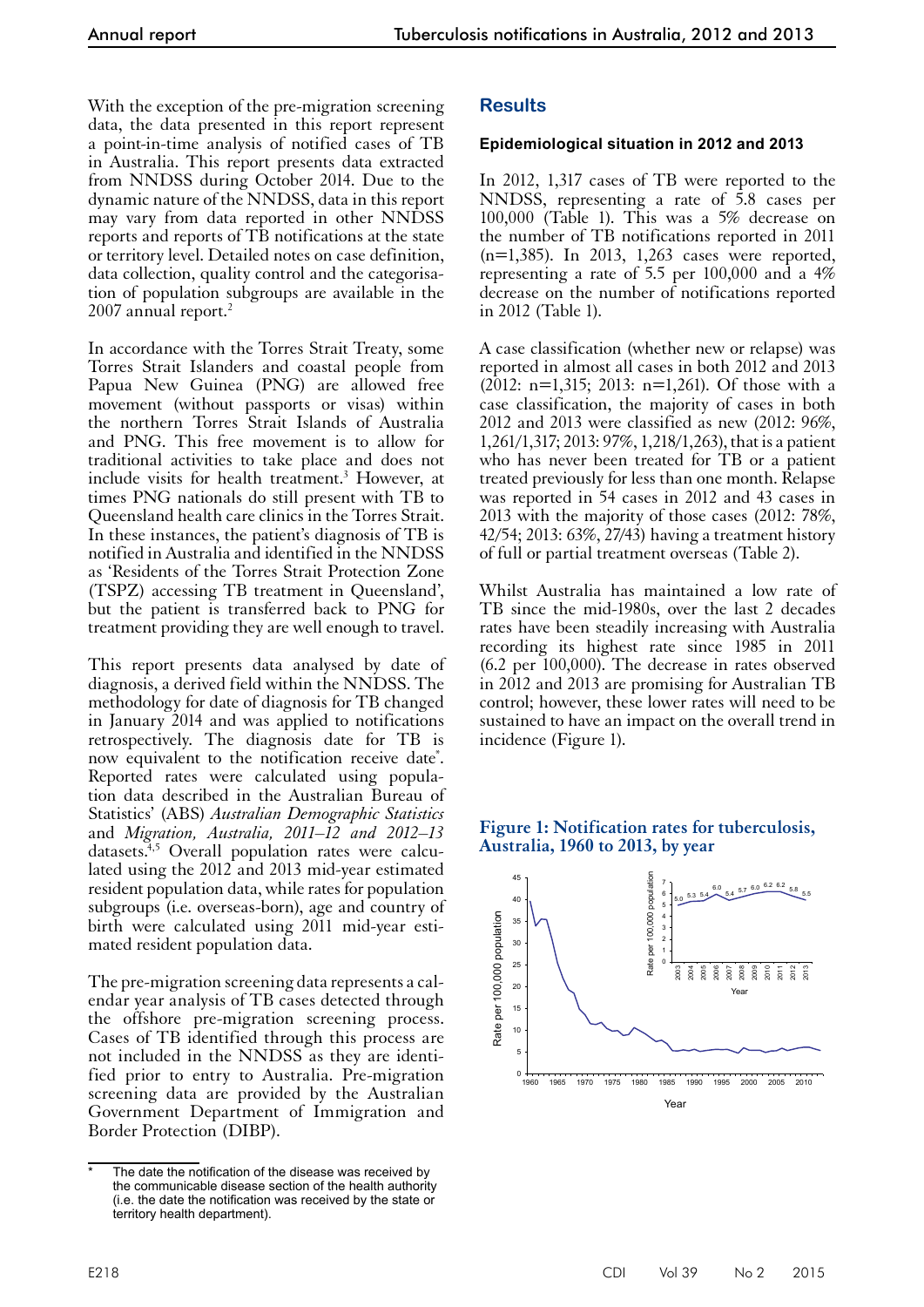|                              | <b>New cases</b>            |                            | <b>Relapse cases</b>        |                            | Total cases*                |                     |
|------------------------------|-----------------------------|----------------------------|-----------------------------|----------------------------|-----------------------------|---------------------|
| <b>State or</b><br>territory | <b>Notifications</b><br>(n) | <b>Rate per</b><br>100,000 | <b>Notifications</b><br>(n) | <b>Rate per</b><br>100,000 | <b>Notifications</b><br>(n) | Rate per<br>100,000 |
| 2012                         |                             |                            |                             |                            |                             |                     |
| <b>ACT</b>                   | 15                          | 4.0                        | 3                           | 0.8                        | 18                          | 4.8                 |
| <b>NSW</b>                   | 439                         | 6.0                        | 28                          | 0.4                        | 469                         | 6.4                 |
| <b>NT</b>                    | 27                          | 11.5                       | 1                           | 0.4                        | 28                          | 11.9                |
| Qld                          | 170                         | 3.7                        | 2                           | 0.0                        | 172                         | 3.8                 |
| SA                           | 83                          | 5.0                        | 0                           | $0.0\,$                    | 83                          | 5.0                 |
| Tas.                         | $\,6\,$                     | 1.2                        | 0                           | $0.0\,$                    | 6                           | 1.2                 |
| Vic.                         | 352                         | 6.3                        | 17                          | 0.3                        | 369                         | 6.6                 |
| WA                           | 169                         | 6.9                        | 3                           | 0.1                        | 172                         | 7.1                 |
| Australia                    | 1,261                       | 5.5                        | 54                          | 0.2                        | 1,317                       | 5.8                 |
| 2013                         |                             |                            |                             |                            |                             |                     |
| <b>ACT</b>                   | 16                          | 4.2                        | $\overline{2}$              | 0.5                        | 18                          | 4.7                 |
| <b>NSW</b>                   | 426                         | 5.8                        | 14                          | 0.2                        | 440                         | 5.9                 |
| <b>NT</b>                    | 41                          | 17.1                       | 1                           | 0.4                        | 42                          | 17.5                |
| Qld                          | 149                         | 3.2                        | 4                           | 0.0                        | 154                         | 3.3                 |
| SA                           | 66                          | 4.0                        | $\mathsf 3$                 | 0.1                        | 69                          | 4.1                 |
| Tas.                         | 8                           | 1.6                        | 0                           | 0.0                        | 8                           | 1.6                 |
| Vic.                         | 366                         | 6.4                        | 15                          | 0.3                        | 382                         | 6.7                 |
| <b>WA</b>                    | 146                         | 5.8                        | 4                           | 0.2                        | 150                         | 6.0                 |
| Australia                    | 1,218                       | 5.3                        | 43                          | 0.2                        | 1,263                       | 5.5                 |

## **Table 1: Notified cases and notification rate for tuberculosis, Australia, 2012 and 2013, by case classification and state or territory**

Total includes 2 cases reported in New South Wales without a case classification in 2012 and 2 cases reported without a case classification (Queensland: 1; Victoria: 1) in 2013.

## **Table 2: Notified cases of tuberculosis cases classified as relapse, Australia, 2012 and 2013, by treatment history**

|                                                         |                             | 2012                                     | 2013                        |                                       |  |
|---------------------------------------------------------|-----------------------------|------------------------------------------|-----------------------------|---------------------------------------|--|
| <b>Treatment history</b>                                | <b>Notifications</b><br>(n) | Percentage of<br>relapse cases<br>$(\%)$ | <b>Notifications</b><br>(n) | Percentage of<br>relapse cases<br>(%) |  |
| Relapse following full treatment only in Australia      | 8                           | 15                                       | 12                          | 28                                    |  |
| TB following partial treatment only in Australia        | 4                           |                                          | 4                           | 9                                     |  |
| Relapse following full or partial treatment<br>overseas | 42                          | 78                                       | 27                          | 63                                    |  |
| Total                                                   | 54                          |                                          | 43                          |                                       |  |

## **Geographic distribution**

Similar to previous years, in 2012 and 2013 New South Wales accounted for the largest number of cases notified by a state or territory  $(2012: n=469;$ 2013: n=440) while the Northern Territory recorded the highest jurisdiction-specific rates (2012: 11.9 per 100,000; 2013: 17.5 per 100,000). Also similar to previous years, Tasmania continued to record the lowest number of cases

notified (2012:  $n=6$ ; 2013:  $n=8$ ) and the lowest jurisdiction-specific rates (2012: 1.2 per 100,000; 2013: 1.6 per 100,000) for both years (Table 1). In 2012, South Australia and Western Australia recorded a jurisdiction-specific rate higher than the 5-year mean rate of the 2 preceding 5-year intervals (Figure 2). Western Australia recorded a rate of 7.1 per 100,000 in 2012, the highest rate recorded in Western Australia since the collection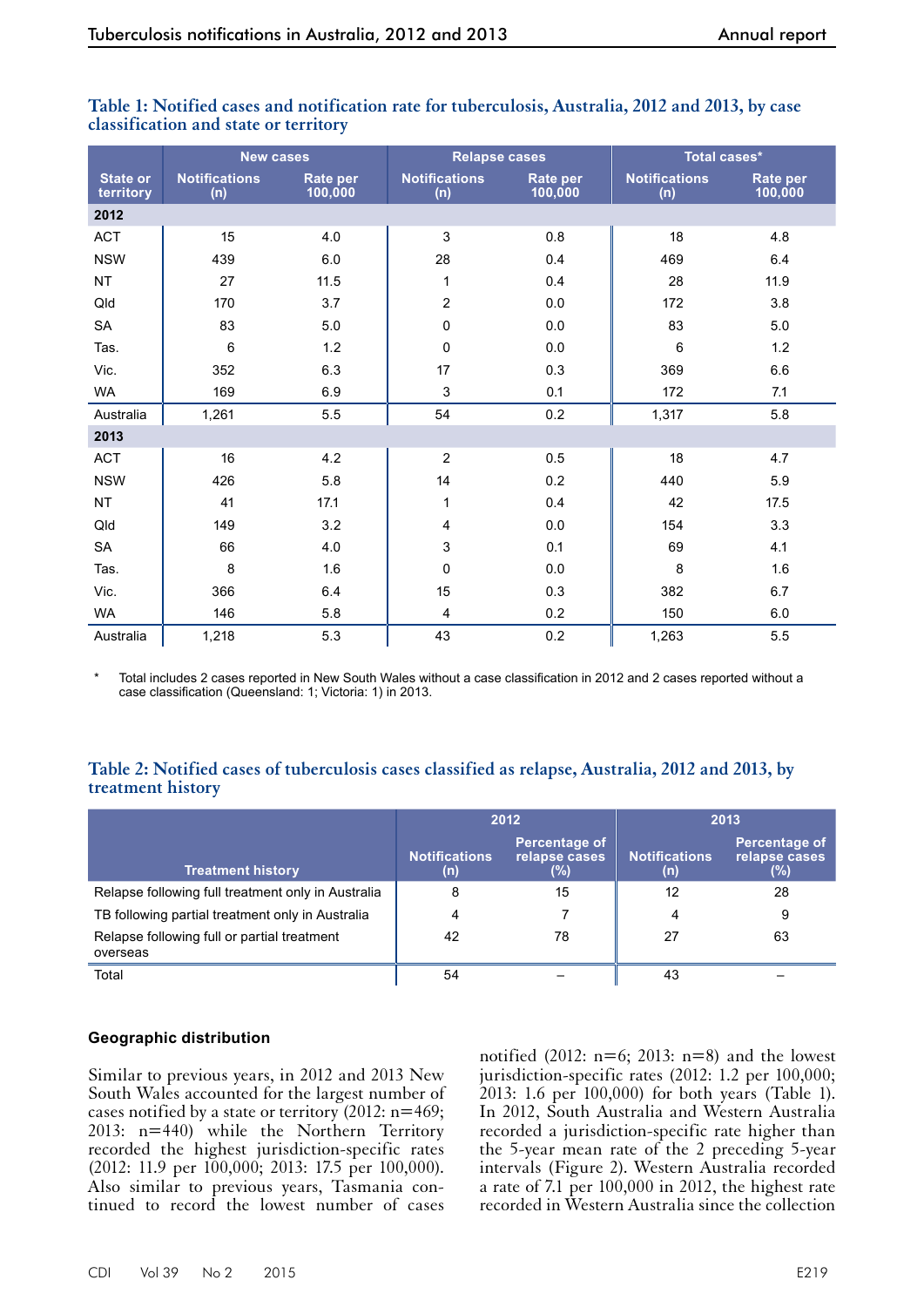of NNDSS data commenced in 1992 (Table 1). It is postulated that the large influx of irregular maritime arrivals peaking over both these years was a sizeable contributor to the increase in notifications in Western Australia and to a lesser extent in the Northern Territory.





In 2013, the Australian Capital Territory, Western Australia and the Northern Territory all recorded a jurisdiction-specific rate higher than the 5-year mean jurisdiction-specific rate of the 2 preceding 5-year intervals (Figure 3). In 2013, the Northern Territory reported 42 cases, which was a 50% increase on the number of cases reported in 2012 (n=28) (Table 1). New South Wales recorded its lowest rate since 2003, which was also 5.9 per 100,000 (Table 1).

#### **Tuberculosis in the Australian-born population**

In 2012 and 2013, the rate of TB in the Australianborn population was 0.9 per 100,000 and 1.0 per 100,000 respectively (Table 3). Indigenous Australians continued to experience a greater TB burden when compared with Australian-born non-Indigenous Australians and in both 2012 and 2013, the rate of TB in the Australian-born Indigenous population (2012: 4.5 per 100,000; 2013: 4.6 per 100,000) was approximately 6 times that of the rate of TB in the Australian-born non-Indigenous population (2012: 0.7 per 100,000; 2013: 0.8 per 100,000). The rate of TB in the Australian-born non-Indigenous population continues to remain relatively stable with a rate ranging from 0.6 per 100,000 to 0.9 per 100,000 since 2002, while the rate in the Australian-born Indigenous population demonstrates no clear trend with rates ranging from 3.1 per 100,000 to 6.3 per 100,000 (Figure 4).

## **Figure 3: Notification rate for tuberculosis, Australia, 2003 to 2013, by state or territory**



## **Figure 4: Notified cases and notification rate for tuberculosis, Australia, 2002 to 2013, by population subgroup**



#### **Tuberculosis in the overseas-born population**

All but 1 case in 2012 and 1 case in 2013 were reported with country of birth information, with  $89\%$  (n=1,174) of notifications in 2012 and  $88\%$ (n=1,106) of notifications in 2013 being reported as overseas-born (Table 3). In 2012, the proportion of cases reported as being overseas-born ranged from 71% of cases in the Northern Territory  $(n=20)$  to 100% of cases in the Australian Capital Territory  $(n=18)$  and Tasmania  $(n=6)$ . While in 2013, the proportion of cases reported as being overseas-born ranged from 55% in the Northern Territory (n=23) to 100% of cases in Tasmania (n=8).

In 2012, the rate of TB in the overseas-born popu- lation (19.5 per 100,000) was just over 22 times the rate in the Australian-born population, while the rate in the overseas-born population in 2013  $(18.4 \text{ per } 100,000)$  was just over  $19$  times the rate in the Australian-born population. The rate of TB in the overseas-born population has decreased by 3% in 2012 and by 6% in 2013, with the 2013 rate being the lowest recorded rate in this population sub-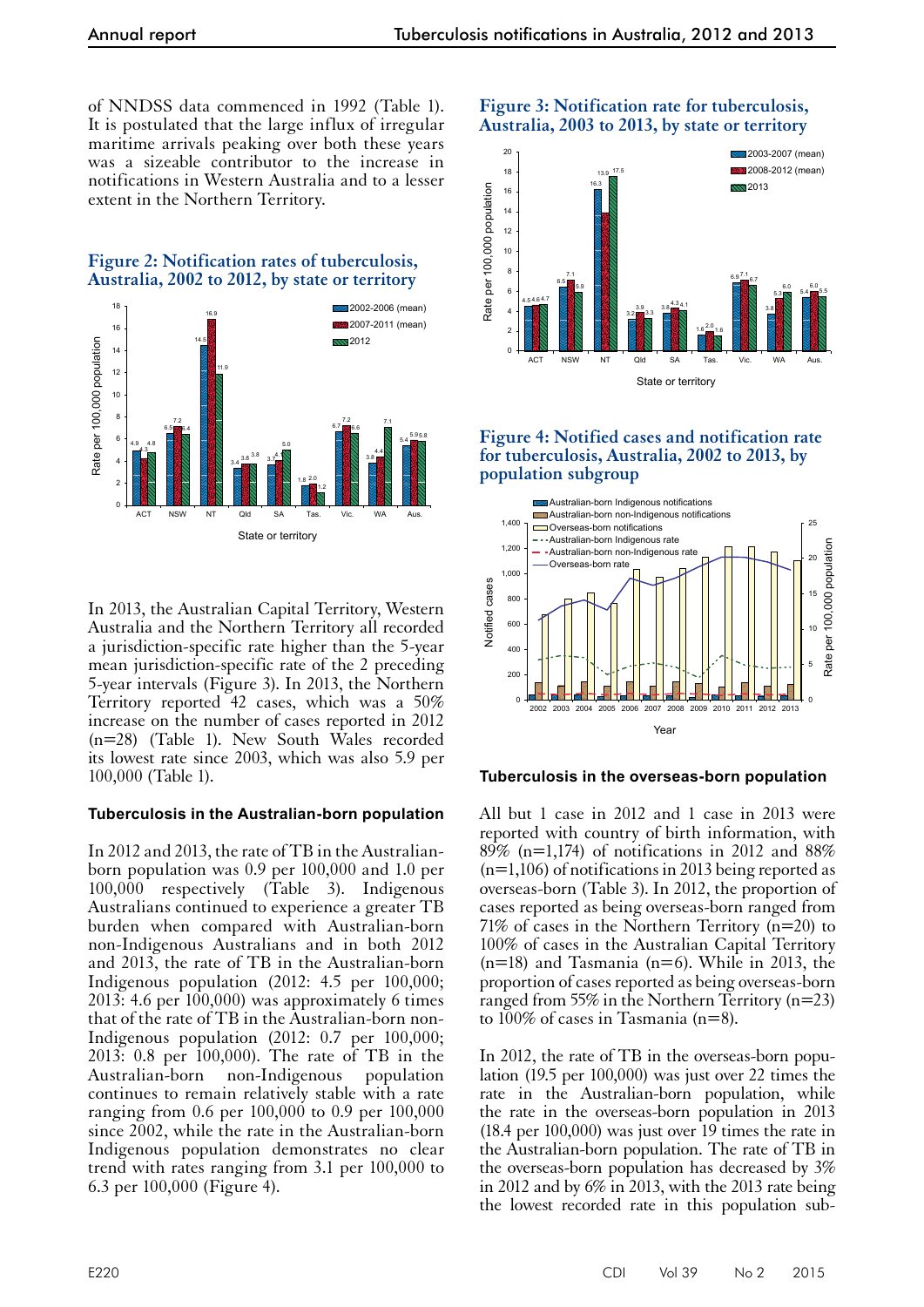|                              | Indigenous                  |                            | <b>Non-Indigenous</b>       |                            | <b>Total</b>                |                     | <b>Overseas-born</b>        |                            |
|------------------------------|-----------------------------|----------------------------|-----------------------------|----------------------------|-----------------------------|---------------------|-----------------------------|----------------------------|
| <b>State or</b><br>territory | <b>Notifications</b><br>(n) | <b>Rate per</b><br>100,000 | <b>Notifications</b><br>(n) | <b>Rate per</b><br>100,000 | <b>Notifications</b><br>(n) | Rate per<br>100,000 | <b>Notifications</b><br>(n) | <b>Rate per</b><br>100,000 |
| 2012                         |                             |                            |                             |                            |                             |                     |                             |                            |
| <b>ACT</b>                   | $\mathbf 0$                 | 0.0                        | $\mathbf 0$                 | 0.0                        | $\mathbf 0$                 | 0.0                 | 18                          | 18.8                       |
| <b>NSW</b>                   | $\overline{7}$              | 3.4                        | 42                          | 0.8                        | 49                          | 0.9                 | 419                         | 20.5                       |
| <b>NT</b>                    | 6                           | 8.7                        | $\overline{c}$              | 1.7                        | 8                           | 4.3                 | 20                          | 45.9                       |
| Qld                          | 13                          | 6.9                        | 19                          | 0.6                        | 32                          | 0.9                 | 140                         | 13.9                       |
| <b>SA</b>                    | 1                           | 2.7                        | 9                           | 0.7                        | 10                          | 0.8                 | 73                          | 18.8                       |
| Tas.                         | 0                           | 0.0                        | 0                           | 0.0                        | $\Omega$                    | 0.0                 | 6                           | 9.3                        |
| Vic.                         | $\overline{c}$              | 4.2                        | 27                          | 0.7                        | 29                          | 0.7                 | 340                         | 21.4                       |
| <b>WA</b>                    | 1                           | 1.1                        | 13                          | 0.9                        | 14                          | 0.9                 | 158                         | 20.1                       |
| Australia                    | 30                          | 4.5                        | 112                         | 0.7                        | 142                         | 0.9                 | 1,174                       | 19.5                       |
| 2013                         |                             |                            |                             |                            |                             |                     |                             |                            |
| <b>ACT</b>                   | $\pmb{0}$                   | 0.0                        | 5                           | 1.9                        | 5                           | 1.8                 | 13                          | 13.5                       |
| <b>NSW</b>                   | 3                           | 1.4                        | 36                          | 0.7                        | 39                          | 0.8                 | 401                         | 19.6                       |
| <b>NT</b>                    | 15                          | 21.8                       | 4                           | 3.4                        | 19                          | 10.1                | 23                          | 52.7                       |
| Qld                          | 9                           | 4.8                        | 12                          | 0.4                        | 21                          | 0.6                 | 132                         | 13.1                       |
| <b>SA</b>                    | 1                           | 2.7                        | 8                           | 0.7                        | 9                           | 0.7                 | 60                          | 15.4                       |
| Tas.                         | 0                           | 0.0                        | 0                           | 0.0                        | $\mathbf 0$                 | 0.0                 | 8                           | 12.5                       |
| Vic.                         | 0                           | 0.0                        | 45                          | 1.2                        | 45                          | 1.1                 | 337                         | 21.2                       |
| <b>WA</b>                    | 3                           | 3.4                        | 15                          | 1.0                        | 18                          | 1.1                 | 132                         | 16.8                       |
| Australia                    | 31                          | 4.6                        | 125                         | 0.8                        | 156                         | 1.0                 | 1,106                       | 18.4                       |

## **Table 3: Notified cases and notification rate for tuberculosis, Australia, 2012 and 2013, by population subgroup and state or territory**

group since 2008 (Figure 4). This figure should be interpreted with caution, given that completeness of reporting country of birth has improved over time.

Similar to recent years, the most frequently reported country of birth for TB cases in both 2012 and 2013 was India, followed by Vietnam, the Philippines, China and Nepal (Table 4). In both 2012 and 2013, people born in these 5 countries contributed to just over half of all the overseas-born cases (2012: 54%, 634/1,174; 2013: 51%, 568/1,106). Of the most frequently reported countries of birth, those born in Nepal (183 per 100,000), Ethiopia (177 per 100,000) and Papua New Guinea (150 per  $100,000$  recorded the highest estimated rates of TB in 2012, while those born in Somalia (243 per 100,000), Nepal (205 per 100,000) and Myanmar (160 per 100,000) recorded the highest estimated rates of TB in 2013 (Table 4).

Residency status was available for 94% of TB cases reported as overseas-born in 2012 and 95% of cases in 2013. Residency status is self-reported at the time of diagnosis and is not verified against migration records. In both 2012 and 2013, the majority of overseas-born cases reported with a residency status were reported as permanent residents (2012: 59%, 653/1,104) 2013: 60%, 636/1,056)

(Table 5). International students continue to be the 2nd most reported category of residency status (2012: 14%, 155/1,104; 2013: 12%, 130/1,056). Of the most frequently reported countries of birth, the proportion of cases who were international students was highest among cases born in Nepal in both 2012 (39%, 20/51) and 2013 (37%, 21/57) followed by Pakistan (33%, 7/21), China (31%, 24/77) and Indonesia (28%, 12/43) in 2012, and Indonesia (25%,14/56), the Republic of Korea (South) (25%, 4/16) and China (22%, 16/74) in 2013 (Table 4).

There were 22 cases of TB notified among PNG nationals accessing health care in the TSPZ in 2012; a 53% decrease on the 47 cases reported in 2011. Just 3 cases were reported in 2013, which was an 86% decrease on the number of cases reported in 2012 (Table 5). In 2012 and 2013, PNG nationals being diagnosed with TB in the TSPZ accounted for 13% (22/172) and 2% (3/154) respectively of Queensland's TB cases.

Data on year of arrival were available for 97% of overseas-born cases in both 2012 (n=1,142) and 2013 (n=1,073). Of these, almost half (2012: 49%, 560/1,142; 2013: 47%, 501/1,073) were diagnosed with active TB within 4 years of arrival in Australia.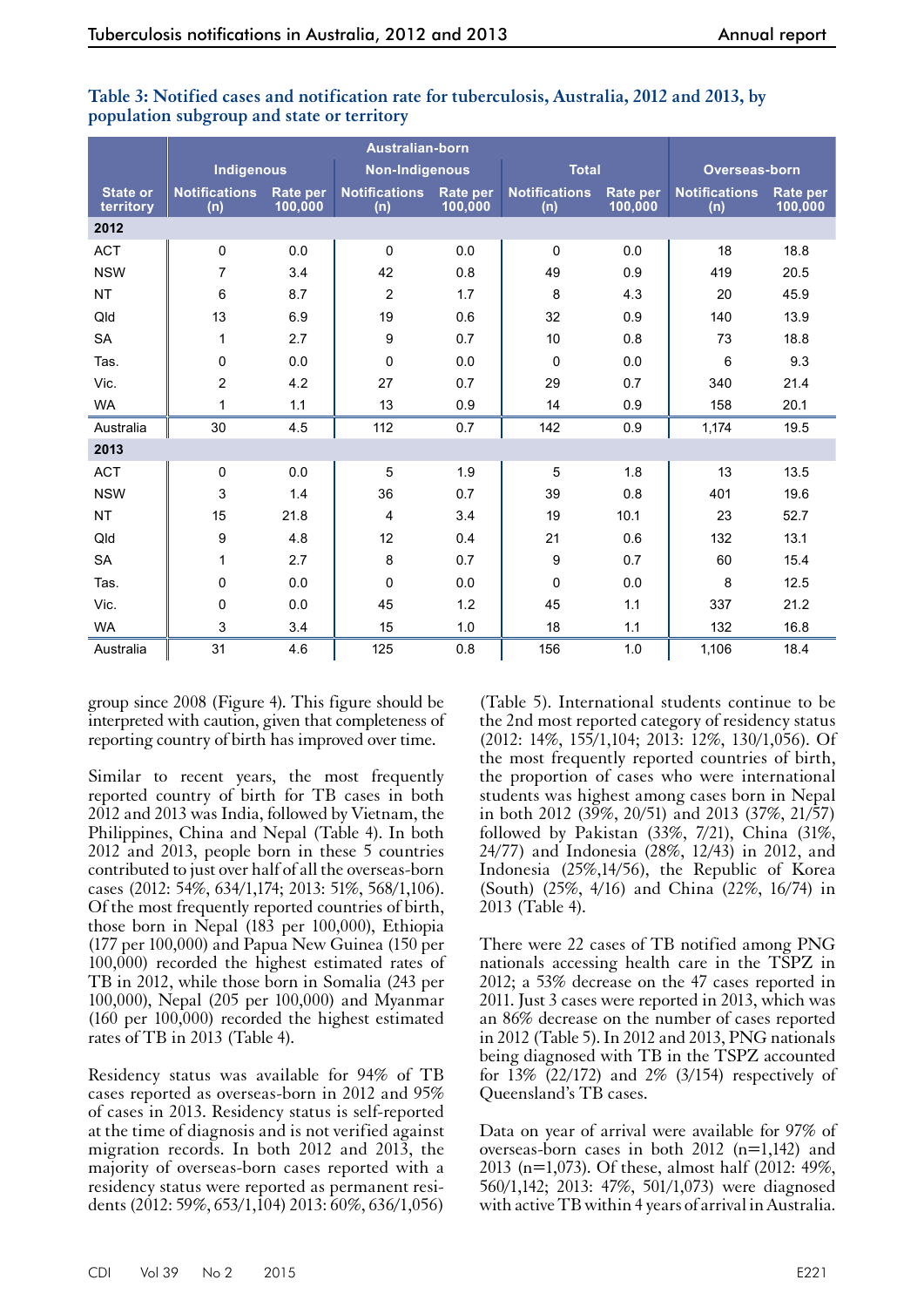|                         | <b>Residency status</b>                        |                                             |                          |                              |                                                         | <b>WHO</b>                              |                                      |
|-------------------------|------------------------------------------------|---------------------------------------------|--------------------------|------------------------------|---------------------------------------------------------|-----------------------------------------|--------------------------------------|
| <b>Country of birth</b> | <b>International</b><br><b>students</b><br>(n) | <b>Permanent</b><br><b>residents</b><br>(n) | Other*<br>(n)            | <b>Total</b><br>cases<br>(n) | <b>Estimated</b><br>resident<br>population <sup>+</sup> | <b>Estimated</b><br>rate per<br>100,000 | incidence<br>rate per<br>$100,000^+$ |
| 2012                    |                                                |                                             |                          |                              |                                                         |                                         |                                      |
| India                   | 40                                             | 130                                         | 102                      | 272                          | 337,120                                                 | 81                                      | 176                                  |
| Vietnam                 | 11                                             | 100                                         | 21                       | 132                          | 207,620                                                 | 64                                      | 147                                  |
| Philippines             | 4                                              | 73                                          | 25                       | 102                          | 193,030                                                 | 53                                      | 265                                  |
| Chinas                  | 24                                             | 38                                          | 15                       | 77                           | 387,420                                                 | 20                                      | 73                                   |
| Nepal                   | 20                                             | 17                                          | 14                       | 51                           | 27,810                                                  | 183                                     | 163                                  |
| Papua New Guinea        | $\overline{2}$                                 | 15                                          | 29                       | 46                           | 30,650                                                  | 150                                     | 348                                  |
| Indonesia               | 12                                             | 16                                          | 15                       | 43                           | 73,060                                                  | 59                                      | 185                                  |
| Afghanistan             | 0                                              | 10                                          | 29                       | 39                           | 32,970                                                  | 118                                     | 189                                  |
| Myanmar                 | $\overline{c}$                                 | 13                                          | 16                       | 31                           | 24,430                                                  | 127                                     | 377                                  |
| Sudan                   | 0                                              | 17                                          | 10                       | 27                           | 22,000                                                  | 123                                     | 114                                  |
| Cambodia                | $\overline{c}$                                 | 15                                          | 4                        | 21                           | 32,510                                                  | 65                                      | 411                                  |
| Pakistan                | $\overline{7}$                                 | 8                                           | 6                        | 21                           | 34,150                                                  | 61                                      | 231                                  |
| Malaysia                | 3                                              | 13                                          | 3                        | 19                           | 134,140                                                 | 14                                      | 80                                   |
| New Zealand             | 0                                              | 17                                          | 1                        | 18                           | 543,950                                                 | $\mathbf{3}$                            | 8                                    |
| Ethiopia                | 0                                              | 13                                          | 4                        | 17                           | 9,630                                                   | 177                                     | 247                                  |
| Thailand                | 3                                              | 8                                           | 5                        | 16                           | 52,990                                                  | 30                                      | 119                                  |
| Other overseas-born     | 25                                             | 150                                         | 67                       | 242                          |                                                         |                                         |                                      |
| Total overseas-born     | 155                                            | 653                                         | 366                      | 1,174                        |                                                         |                                         |                                      |
| Australian-born         | -                                              | -                                           | -                        | 142                          |                                                         |                                         |                                      |
| <b>Total</b>            | $\overline{\phantom{0}}$                       | $\overline{\phantom{0}}$                    | $\overline{\phantom{0}}$ | 1,317                        |                                                         |                                         |                                      |
| 2013                    |                                                |                                             |                          |                              |                                                         |                                         |                                      |
| India                   | 31                                             | 101                                         | 87                       | 219                          | 337,120                                                 | 65                                      | 176                                  |
| Vietnam                 | 6                                              | 92                                          | 12                       | 110                          | 207,620                                                 | 53                                      | 147                                  |
| Philippines             | 8                                              | 80                                          | 20                       | 108                          | 193,030                                                 | 56                                      | 265                                  |
| Chinas                  | 16                                             | 43                                          | 15                       | 74                           | 387,420                                                 | 19                                      | 73                                   |
| Nepal                   | 21                                             | 20                                          | 16                       | 57                           | 27,810                                                  | 205                                     | 163                                  |
| Indonesia               | 14                                             | 21                                          | 21                       | 56                           | 73,060                                                  | 77                                      | 185                                  |
| Afghanistan             | 0                                              | 13                                          | 29                       | 42                           | 32,970                                                  | 127                                     | 189                                  |
| Myanmar                 | 1                                              | 20                                          | 18                       | 39                           | 24,430                                                  | 160                                     | 377                                  |
| Papua New Guinea        | 3                                              | 16                                          | 16                       | 35                           | 30,650                                                  | 114                                     | 348                                  |
| Pakistan                | 5                                              | 6                                           | 19                       | 30                           | 34,150                                                  | 88                                      | 231                                  |
| Sri Lanka               | 0                                              | 19                                          | 6                        | 25                           | 99,740                                                  | 25                                      | 66                                   |
| Cambodia                | 1                                              | 18                                          | 3                        | 22                           | 32,510                                                  | 68                                      | 411                                  |
| Sudan                   | 0                                              | 14                                          | 6                        | 20                           | 22,000                                                  | 91                                      | 114                                  |
| Thailand                | 3                                              | 10                                          | 5                        | 18                           | 52,990                                                  | 34                                      | 119                                  |
| Korea, Republic of      | 4                                              | 8                                           | 4                        | 16                           | 85,930                                                  | 19                                      | 108                                  |
| (South)                 |                                                |                                             |                          |                              |                                                         |                                         |                                      |
| Somalia                 | 0                                              | 11                                          | 5                        | 16                           | 6,590                                                   | 243                                     | 286                                  |
| Other overseas-born     | 17                                             | 144                                         | 58                       | 219                          |                                                         |                                         |                                      |
| Total overseas-born     | 130                                            | 636                                         | 340                      | 1,106                        |                                                         |                                         |                                      |
| Australian-born         | -                                              | -                                           | -                        | 156                          |                                                         |                                         |                                      |
| <b>Totalll</b>          | -                                              | -                                           | -                        | 1,263                        |                                                         |                                         |                                      |

## **Table 4: Notified cases and notification rate for tuberculosis for frequently reported countries of birth, Australia, 2012 and 2013, by residency status**

\* Total includes cases reported without a residency status.

† Population data are sourced from the Australian Bureau of Statistics estimated resident population, at 30 June 2011, Table 9.1, Cat 3412.0.

‡ Rates for countries of birth, taken from the World Health Organization TB Burden Estimates, 2012.

§ China excludes Special Administrative Regions and Taiwan.

|| Total includes 1 case without a reported country of birth in 2012 and 1 case without a reported country of birth in 2013.

Note that these estimated rates must be interpreted with caution as temporary residents are included in Australia's TB notifications (the numerator) but may not be included in the ABS' estimated resident population (the denominator).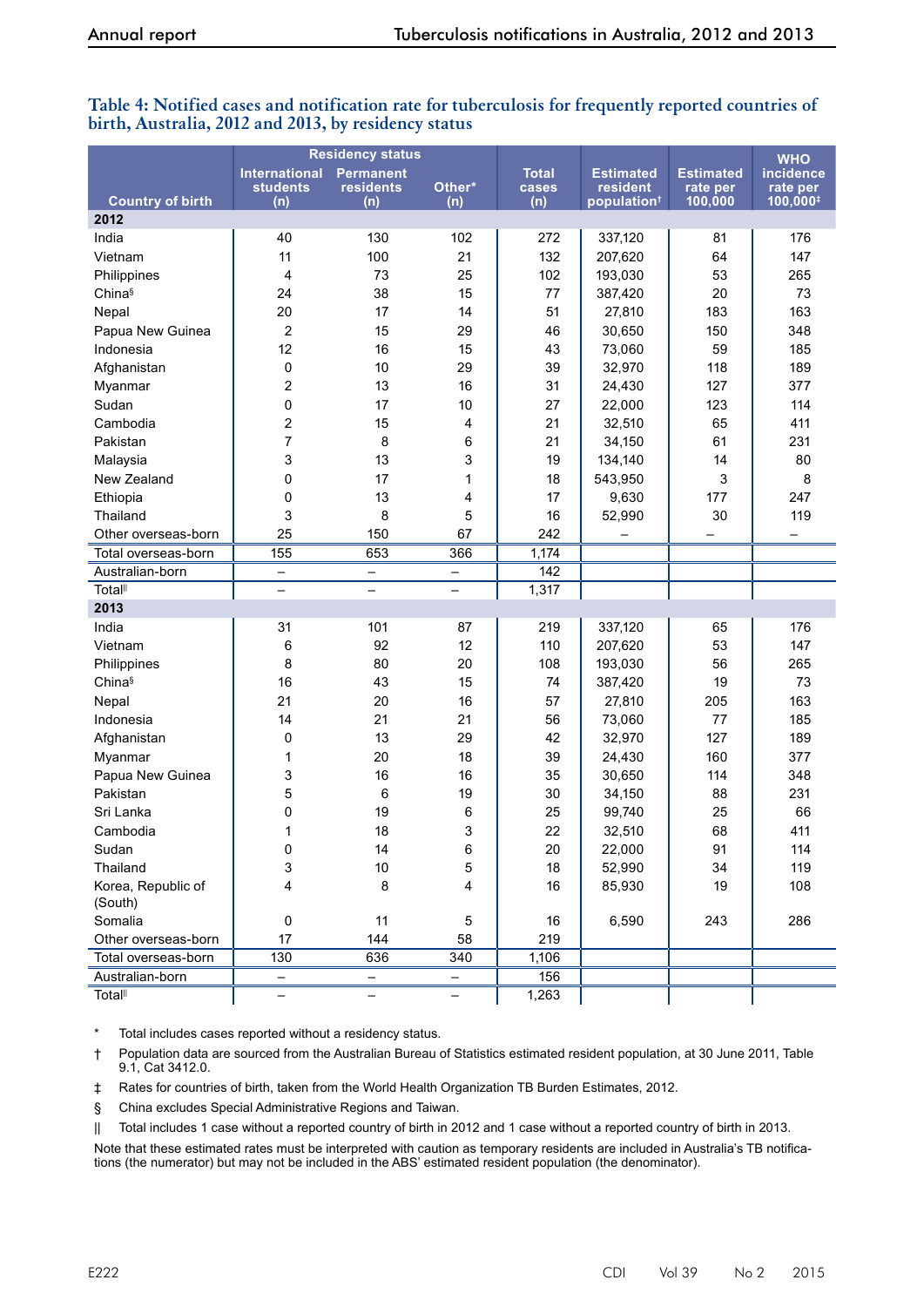| <b>Residency status</b>                                       | <b>ACT</b> | <b>NSW</b> | <b>NT</b>      | Qld         | <b>SA</b>      | Tas.        | <b>Vic</b> | <b>WA</b> | Aus.  |
|---------------------------------------------------------------|------------|------------|----------------|-------------|----------------|-------------|------------|-----------|-------|
| 2012                                                          |            |            |                |             |                |             |            |           |       |
| Refugee/humanitarian                                          | 0          | 8          | 0              | 6           | 12             | 1           | 14         | 32        | 73    |
| Permanent resident                                            | 13         | 282        | 6              | 57          | 9              | 4           | 201        | 81        | 653   |
| Overseas visitor                                              | 1          | 28         | 0              | 17          | 12             | 0           | 9          | 6         | 73    |
| Overseas student                                              | 4          | 59         | $\overline{2}$ | 15          | 11             | 0           | 44         | 20        | 155   |
| Unauthorised person                                           | 0          | 1          | 9              | 0           | 0              | $\mathbf 0$ | 1          | 5         | 16    |
| Other                                                         | 0          | 35         | 3              | 18          | 0              | 1           | 46         | 9         | 112   |
| Illegal foreign fisher                                        | $\Omega$   | 0          | 0              | 0           | 0              | 0           | 0          | 0         | 0     |
| Residents of the TSPZ accessing TB treatment in<br>Queensland | N/A        | N/A        | N/A            | 22          | N/A            | N/A         | N/A        | N/A       | 22    |
| Unknown or not reported                                       | 0          | 6          | $\pmb{0}$      | 5           | 29             | $\pmb{0}$   | 25         | 5         | 70    |
| Total overseas-born cases                                     | 18         | 419        | 20             | 140         | 73             | 6           | 340        | 158       | 1,174 |
| 2013                                                          |            |            |                |             |                |             |            |           |       |
| Refugee/humanitarian                                          | 0          | 5          | $\mathsf 0$    | 5           | 6              | 4           | 17         | 31        | 68    |
| Permanent resident                                            | 9          | 284        | 7              | 79          | 3              | 3           | 198        | 53        | 636   |
| Overseas visitor                                              | 2          | 23         | $\Omega$       | 8           | 12             | 1           | 18         | 15        | 79    |
| Overseas student                                              | 1          | 52         | 0              | 12          | 6              | 0           | 45         | 14        | 130   |
| Unauthorised person                                           | 0          | 2          | 15             | $\mathbf 0$ | 0              | $\mathbf 0$ | 1          | 4         | 22    |
| Other                                                         | 1          | 34         | 1              | 15          | $\overline{2}$ | $\mathbf 0$ | 52         | 13        | 118   |
| Illegal foreign fisher                                        | 0          | 0          | 0              | 0           | 0              | 0           | 0          | $\Omega$  | 0     |
| Residents of the TSPZ accessing TB treatment in<br>Queensland | N/A        | N/A        | N/A            | 3           | N/A            | N/A         | N/A        | N/A       | 3     |
| Unknown or not reported                                       | 0          | 1          | $\mathbf 0$    | 10          | 31             | 0           | 6          | 2         | 50    |
| Total overseas-born cases                                     | 13         | 401        | 23             | 132         | 60             | 8           | 337        | 132       | 1,106 |

## **Table 5: Notified cases of tuberculosis in overseas-born people, Australia, 2012 and 2013 by residency status and state or territory**

Of those diagnosed within 4 years of arrival in Australia, the proportion of these being interna- tional students has reduced from 31% (185/593) in 2011 to 24% (133/560) in 2012 and 21% (103/501) in 2013 (Figure 5 and Figure 6). It is unclear why the proportion of cases who are international students has reduced but it may reflect more robust premigration screening practices.

#### **Figure 5: Notified cases of tuberculosis in the overseas-born population, Australia, 2012, by residency status and number of years since arrival in Australia**



## **Figure 6: Notified cases of tuberculosis in the overseas-born population, Australia, 2013, by residency status and number of years since arrival in Australia**



Number of years since arrival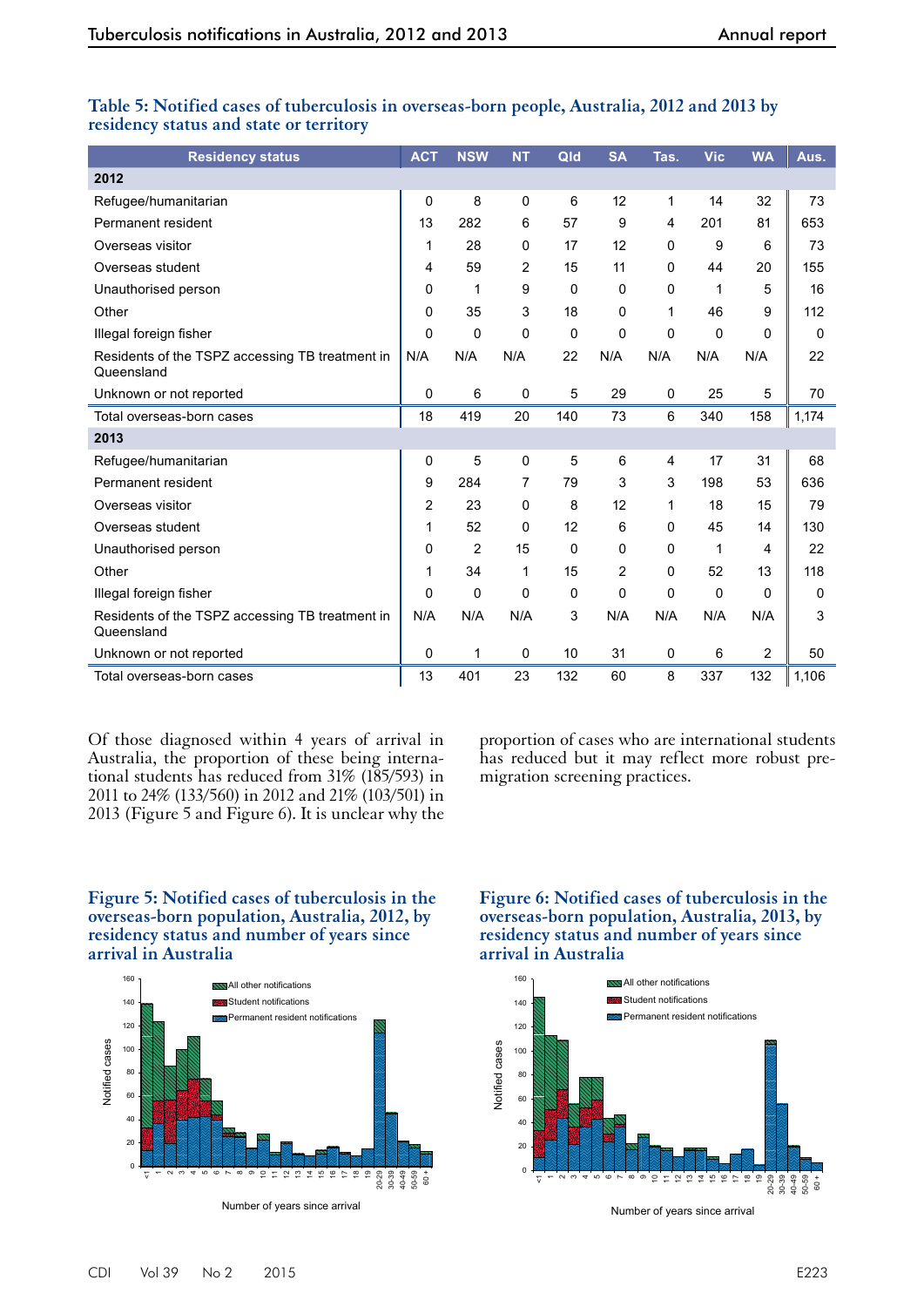## *Pre-migration health screening*

The Migration Regulations 1994, enabled by the *Migration Act 1958,* stipulate that visa applicants must meet certain Public Interest Criteria; and these criteria include a stipulation that visa applicants must be "[…] free from TB" and/or not be a "[…] threat to public health in Australia or a danger to the Australian community".<sup>6</sup> Therefore, permanent resident visa applicants, and some temporary resident visa applicants are required to undergo offshore pre-migration screening, which includes a medical examination and a chest x-ray to screen for active TB. Children aged less than 11 years of age are required to undergo a physical examination. Visa applicants who are identified as having active TB during pre-migration screening are required to undergo treatment for the disease prior to entry to Australia.7

In 2012, there was a 44% increase in the number of TB cases detected through offshore pre-migration screening when compared with 2011. In 2013, the number of cases continued to increase with a 13% rise compared with the number recorded in 2012 (Table 6). In both 2012 and 2013, the highest number of TB cases was identified in adults aged 21–30 years, closely followed by adults aged 31–40 years.

#### **Table 6: Number of cases and notification rate for tuberculosis identified through offshore pre-migration health screening, 2011 to 2013**

| Year | Number of cases* | <b>Estimated rate per</b><br>100,000 offshore<br>medical examinations |
|------|------------------|-----------------------------------------------------------------------|
| 2011 | 287              | 80                                                                    |
| 2012 | 412              | 116                                                                   |
| 2013 | 467              | 88                                                                    |

The number of cases includes cases newly diagnosed through the pre-migration screening process and cases that were already on treatment for tuberculosis at the time of screening.

In 2012 and 2013, the majority of TB cases identified through offshore pre-migration screening (approximately 90%) were in visa applicants from countries in the South East Asian and Western Pacific World Health Organization (WHO) regions, with the Philippines, Vietnam and China contributing 61% of all cases in 2012 and 55% of all cases in 2013. Approximately 60% of all cases identified through offshore pre-migration screening in 2012 and 55% of all cases in 2013 were identified in temporary visa applicants and approximately 80% of those cases were detected in short-term visitor (less than 12 months) or student visa applicants.

The diagnostic capacity in the offshore setting has improved with nearly two-thirds of cases recorded on the database being diagnosed with laboratory confirmation; up from 50% in 2011. There was increased number of multi-drug resistant TB (MDR-TB) with 3.4% of cases with drug susceptibility testing (DST) results available in 2012 and 11.2% in 2013. Some form of resistance was observed in 26% of cases overall. This is potentially a result of both a growing resistance problem and improvements to laboratory standards in the offshore environment. In 2013, 9 separate countries had a MDR-TB case, with the majority coming from India, the Philippines and Vietnam.

Since mid-2013, DIBP has implemented an automated pre-migration screening data collection process resulting in more accurate data collection than previous years. Therefore, the comparison of pre-migration screening data to previous years should be interpreted with some caution. Further information on the pre-migration health screening process and related statistics can be obtained from DIBP's Immigration Health Branch.†

## **Age and sex distribution**

Age and sex were reported for all TB cases notified in 2012 and 2013. Similar to previous years, there were more males than females notified with TB, with a male to female ratio of 1.3:1 in both 2012 and 2013.

As for previous years, TB was predominantly seen in young adults aged 25–34 years in both 2012 and 2013 (2012: 13.3 per 100,000; 2013: 12.0 per 100,000), and again this was driven by the high rates observed in overseas-born cases in this age group (Table 7).

## *Tuberculosis in children aged under 15 years*

One of the most important measures of TB control is the incidence in children aged less than 15 years because these cases represent recent TB infection. Similar to the past 5 years, children aged less than 15 years contributed 4% of all TB cases in both 2012 and 2013 (2012: n=48, 1.1 per 100,000; 2013: n=48, 1.1 per 100,000). In the last decade, the number of cases in children aged less than 15 years has ranged from 37 in 2003 to 66 in 2006, and on average just over half of these notifications are recorded in overseas-born children.

In 2012 and 2013, there were three cases in children reported as Australian-born Indigenous (2012:  $n=1$ ; 2013:  $n=2$ ). Two of these reported

<sup>†</sup> Chief Medical Officer, Department of Immigration and Border Protection, +61 2 8666 5760, [health@immi.gov.au](mailto:health@immi.gov.au)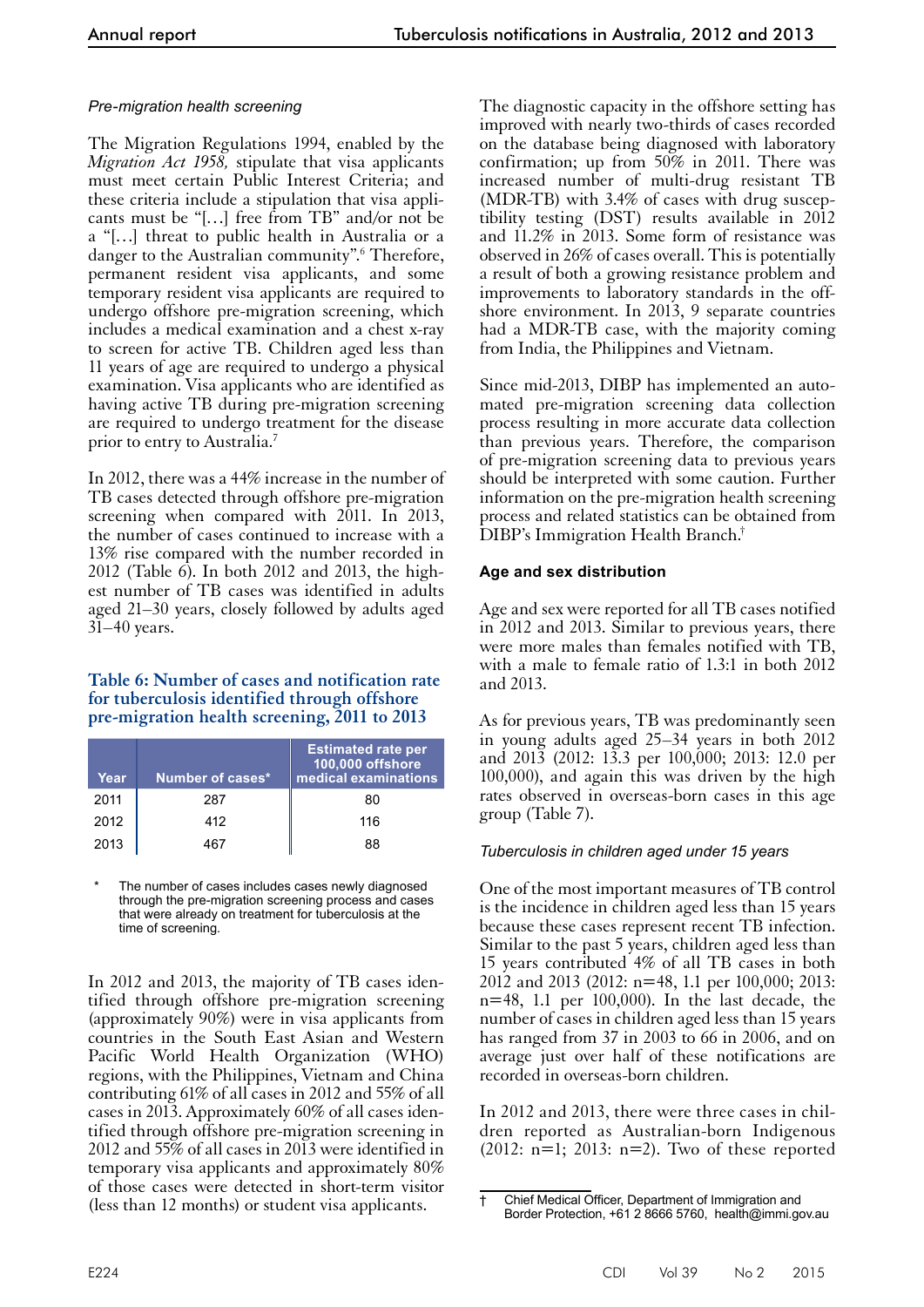| Age       | <b>Australian-born</b><br>Indigenous |      | Australian-born non-<br>Indigenous |      |      | Overseas-born |      | <b>Total</b> |
|-----------|--------------------------------------|------|------------------------------------|------|------|---------------|------|--------------|
| group     | 2012                                 | 2013 | 2012                               | 2013 | 2012 | 2013          | 2012 | 2013         |
| $0 - 4$   | $\overline{\phantom{0}}$             |      | 1.4                                | 1.3  | 9.4  | 10.9          | 1.6  | 1.6          |
| $5 - 14$  | 0.6                                  | 1.3  | 0.3                                | 0.2  | 5.6  | 5.6           | 0.9  | 0.9          |
| $0 - 14$  | 0.4                                  | 0.8  | 0.7                                | 0.6  | 6.3  | 6.6           | 1.1  | 1.1          |
| $15 - 24$ | 3.7                                  | 3.0  | 0.7                                | 0.7  | 29.1 | 29.9          | 6.5  | 6.7          |
| $25 - 34$ | 4.4                                  |      | 0.8                                | 0.5  | 38.8 | 35.7          | 13.3 | 12.0         |
| $35 - 44$ | 6.1                                  | 9.8  | 0.3                                | 0.7  | 17.6 | 19.0          | 5.8  | 6.5          |
| $45 - 54$ | 11.1                                 | 19.0 | 0.4                                | 0.8  | 12.0 | 9.7           | 4.5  | 4.1          |
| $55 - 64$ | 19.0                                 | 8.2  | 0.7                                | 0.7  | 10.6 | 11.4          | 4.4  | 4.6          |
| $65+$     | 4.4                                  | 8.8  | 1.4                                | 1.8  | 16.1 | 12.7          | 6.8  | 5.8          |

**Table 7: Notification rate for tuberculosis, Australia, 2012 and 2013, by population subgroup and age group**

a 'household member or close contact with TB' and no risk factor information was provided for the 3rd case. Of the Australian-born non-Indigenous cases in children, 46% in 2012 (11/24) and 41% (9/22) in 2013 reported a 'household member or close contact with TB' as the only risk factor.

The rate of TB in Australian-born non-Indigenous children has remained relatively stable over the past decade (range: 0.3 per 100,000 to 0.7 per 100,000), whilst the rate in Australian-born Indigenous (range: 0.4 per 100,000 to 4.2 per 100,000) and overseas-born children (range: 3.8 per 100,000 to 12.0 per 100,000) has fluctuated over that time (Figure 7).

## **Selected risk factors for tuberculosis**

Selected risk factor data were provided for 92%  $(n=1,212)$  of notified cases in 2012 and 92% (n=1,162) in 2013. Of those cases assessed for risk factors, the most frequently reported risk factor in both 2012 and 2013 was 'past travel to or residence in a high-risk country' (2012: 84%, n=1,014; 2013: 81%,  $n=947$ ) (Table 8). Since 2011, the proportion of cases with information available who had this risk factor increased from approximately 60% to approximately 80%. The increase is in part due to Victoria initiating reporting of this risk factor to the national dataset from 2011. Interpretation of this risk factor in overseas-born cases is problematic as at the time these data were collected there were inconsistent practices across states and territories as to the inclusion of a case's country of birth in the assessment of this risk factor. NTAC has agreed that this risk factor is to identify travel-related TB and as such is intended to be exclusive of a case's country of birth. The reporting and interpretation of this risk factor should be clearer post-2013.

## **Figure 7: Notified cases and notification rate for tuberculosis in children aged less than 15 years, Australia, 2003 to 2013, by population subgroup**



In 2012, the most frequently reported risk factor among overseas-born cases and Australian-born non-Indigenous cases was 'past travel to or resi-<br>dence in a high-risk country' (n=978 and n=36, respectively). In 2013, the most frequently reported risk factor among overseas-born cases was again 'past travel to or residence in a high-risk country'  $(n=913)$  whilst the Australian-born non-Indigenous cases more frequently reported 'none of the above risk factors' ( $n=29$ ). In both 2012 and 2013, the most frequently reported risk factor among Australian-born Indigenous cases was a 'house- hold member or close contact with TB' (2012: n=16; 2013: n=15) (Table 8).

A total of 67 cases of TB in 2012 and 77 in 2013 were reported in people who were currently or had previously worked in a health care setting. Of these, 27 in 2012 and 24 in 2013 were working in a health care setting in Australia at the time of diagnosis or within 12 months of diagnosis.  $63\%$  (n=17) of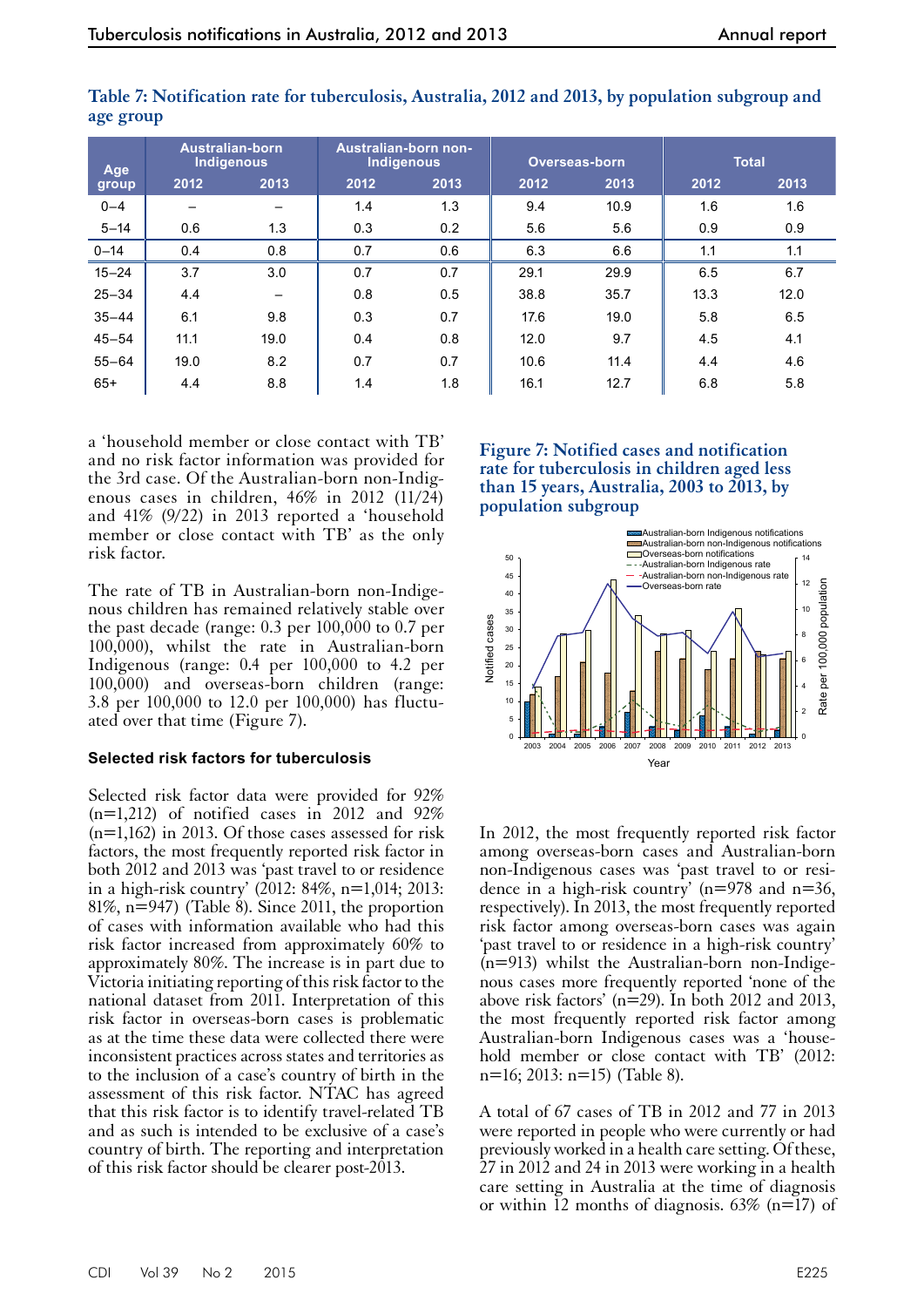## **Table 8: Notified cases of tuberculosis, Australia, 2012 and 2013, by population subgroup and selected risk factors**

| <b>Risk factor*</b>                                                                          | <b>Australian-</b><br>born<br>Indigenous | <b>Australian-</b><br>born non-<br><b>Indigenous</b> | Overseas-<br>born | <b>Total</b>   |
|----------------------------------------------------------------------------------------------|------------------------------------------|------------------------------------------------------|-------------------|----------------|
| 2012                                                                                         |                                          |                                                      |                   |                |
| Household or other close contact with tuberculosis                                           | 16                                       | 26                                                   | 89                | 131            |
| Ever resided in a correctional facility <sup>†</sup>                                         | 0                                        | 1                                                    | 9                 | 10             |
| Ever resided in an aged care facility <sup>†</sup>                                           | 0                                        | 0                                                    | 3                 | 3              |
| Ever employed in an institution <sup>†‡</sup>                                                | 0                                        | 0                                                    | 9                 | 9              |
| Currently or previously <sup>†</sup> employed in health industry in<br>Australia or overseas | 0                                        | 4                                                    | 63                | 67             |
| Ever homeless                                                                                | 1                                        | 1                                                    | 5                 | $\overline{7}$ |
| Past travel to or residence in a high-risk country                                           | 0                                        | 36                                                   | 978               | 1,014          |
| Chest X-ray suggestive of old untreated tuberculosis                                         | 0                                        | 1                                                    | 19                | 20             |
| Currently receiving immunosuppressive therapy                                                | 0                                        | 4                                                    | 27                | 31             |
| Australian-born child with one or more parent born in a<br>high-risk country                 | 0                                        | 9                                                    | 0                 | 9              |
| None of the above risk factors                                                               | $\overline{7}$                           | 29                                                   | 75                | 111            |
| Total cases assessed for risk factors                                                        | 23                                       | 100                                                  | 1,089             | 1,212          |
| 2013                                                                                         |                                          |                                                      |                   |                |
| Household or other close contact with tuberculosis                                           | 15                                       | 24                                                   | 89                | 128            |
| Ever resided in a correctional facility <sup>†</sup>                                         | 1                                        | 0                                                    | 12                | 13             |
| Ever resided in an aged care facility <sup>†</sup>                                           | 0                                        | 3                                                    | 3                 | 6              |
| Ever employed in an institution <sup>†‡</sup>                                                | 0                                        | 2                                                    | 5                 | $\overline{7}$ |
| Currently or previously <sup>†</sup> employed in health industry in<br>Australia or overseas | 3                                        | 4                                                    | 70                | 77             |
| Ever homeless                                                                                | 0                                        | $\overline{2}$                                       | 6                 | 8              |
| Past travel to or residence in a high-risk country                                           | 0                                        | 34                                                   | 913               | 947            |
| Chest X-ray suggestive of old untreated tuberculosis                                         | $\Omega$                                 | 3                                                    | 34                | 37             |
| Currently receiving immunosuppressive therapy                                                | 0                                        | 7                                                    | 27                | 34             |
| Australian-born child with one or more parent born in a<br>high-risk country                 | 0                                        | 13                                                   | 1                 | 14             |
| None of the above risk factors                                                               | 8                                        | 38                                                   | 67                | 113            |
| Total cases assessed for risk factors                                                        | 26                                       | 109                                                  | 1,027             | 1,162          |

More than one risk factor may be reported for each notified case of tuberculosis.

† Within the preceding 5 years.

‡ Institution is defined as a correctional facility, aged care facility or homeless shelter.

those cases in 2012 and 50% (n=12) in 2013 were reported as having extrapulmonary disease only, which is generally not communicable.

## **Tuberculosis and HIV status**

According to Australia's *2011 National HIV Testing Policy version 1.3*, '...all people with HIV should be tested for tuberculosis, and all people with tuberculosis should be tested for HIV…'8 . The HIV testing history‡ of notified cases of TB were reported in 97% of cases in 2012 (n=1,281) and 96% of cases in 2013 (n=1,215). Of those cases, just over  $80\%$ were tested for HIV (2012: 81%, n=1,033; 2013: 83%, n=1,004) (Table 9).

More than half of the cases with a known HIV test history in both 2012 and 2013 were reported with a known HIV status (2012: 58%, 741/1,281; 2013: 56%, 683/1,215), of which 1.5% in 2012 (n=11) and  $3.4\%$  in 2013 (n=23) were reported as being HIV positive (Table 9).

Approximately a quarter of cases in 2012 (23%,  $n=292$ ) and  $2013(26\%, n=321)$  with a known

<sup>‡</sup> HIV test history means knowing whether or not the person was tested for HIV, not tested for HIV or refused testing for HIV.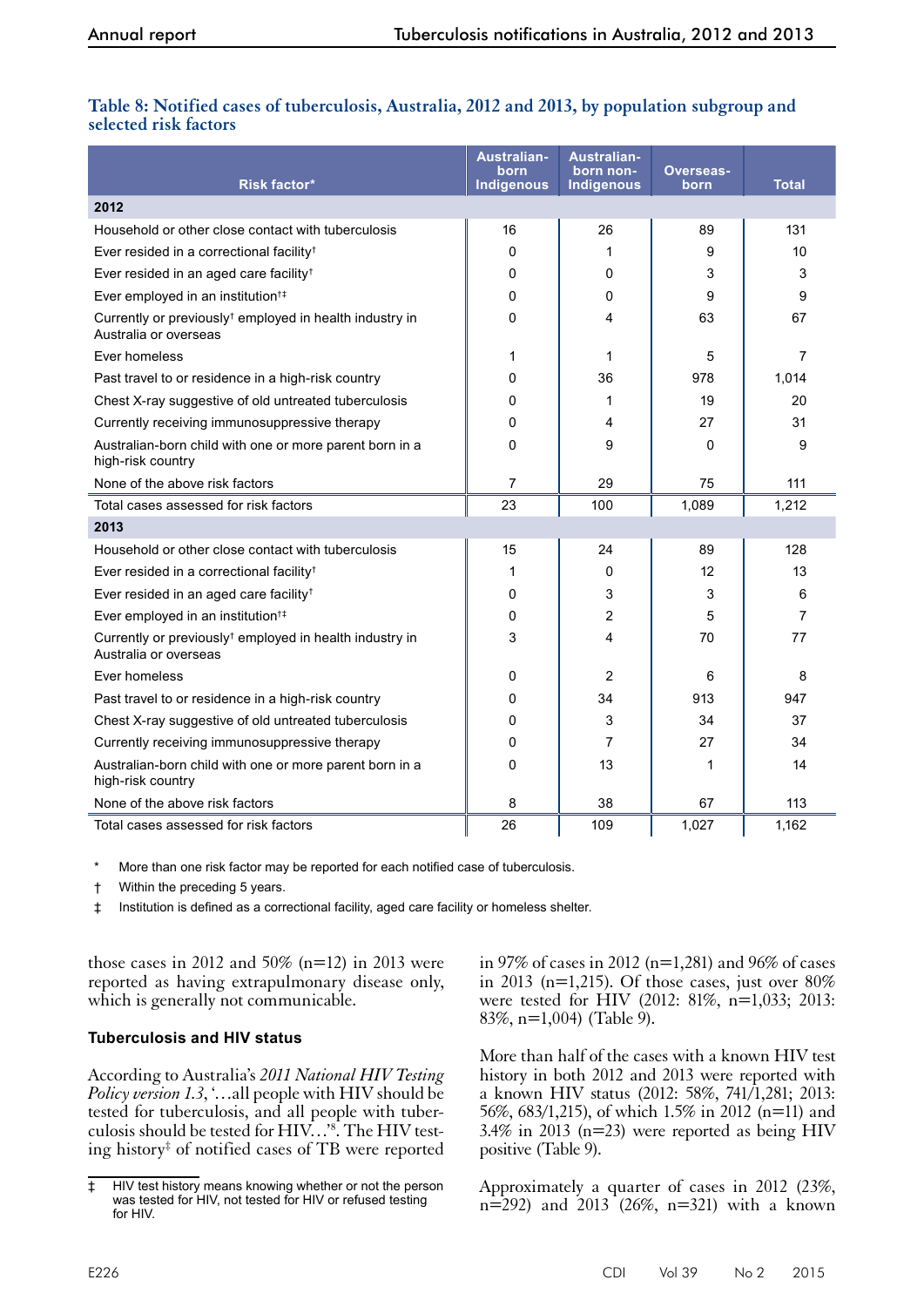HIV testing history were reported as being tested for HIV but the result of that test has not been reported to the NNDSS. Nearly all these cases were reported by Victoria (2012: n=287; 2013: n=310) where policy has prevented the HIV status of an individual being reported against their TB notification.

#### **Anatomical site of disease**

The anatomical site of TB disease was recorded in nearly all notified cases in 2012 (n=1,315) and 2013 (n=1,262). Similar to previous years, pulmonary disease was the most frequently reported site of disease in both 2012 (60%, n=796) and 2013 (58%, n=734), with most of these cases being reported as having pulmonary disease only. Extrapulmonary disease only was reported in 39% (n=519) of all cases in 2012 and  $4\overline{2}\%$  (n=528) in 2013, with the most frequently reported extrapulmonary site of disease being lymph nodes (2012: n=259; 2013: n=268) (Table 10). In both 2012 and 2013, children aged less than 15 years made up only 3% of the total cases of extrapulmonary TB (2012: 16/519; 2013: 18/528) and interestingly have a lower proportion of cases with this form of the disease than found overall for the population (2012: 33%, 16/48; 2013: 38%, 18/48. Of the more severe forms of TB, 4 cases in 2012 and 9 cases in 2013 were classified as miliary, while 9 cases in 2012 and 6 cases in 2013 were classified as meningeal. This is similar to the number of miliary and meningeal cases reported in previous years.

#### **Bacteriologically confirmed cases**

The majority of cases in 2012 ( $n=1,146, 87\%$ ) and 2013 (n=1,068, 85%) were bacteriologically and/ or histological confirmed as TB. The remaining 13% (n=171) and 15% (n=195) of cases in 2012 and 2013 respectively were diagnosed using clinical and radiological evidence.

Of the total number of cases with pulmonary disease§ , 79% (632/796) in 2012 and 75% (547/734) in 2013 were either sputum culture positive or bronchoscopy washings/aspirate culture positive with nearly half of these cases also being smear positive (2012: 47%, 294/632; 2013: 44%, 243/547). Smear positive cases of pulmonary TB can be up to 10 times more infectious than smear negative cases and are usually the main source of TB transmission in the community.<sup>9,10</sup>

Of the extrapulmonary only cases, 60% (311/519) in 2012 and 55% (289/528) in 2013 were culture positive. Cases with extrapulmonary disease only are generally not infectious and rarely are a source of transmission.<sup>9</sup> Of the extrapulmonary only cases reported in children aged less than 15 years, 63%  $(10/16)$  in 2012 and 50% (9/18) in 2013 were bacteriologically confirmed. The WHO recommends that wherever possible, a diagnosis of TB in a child should be bacteriologically confirmed.<sup>11</sup>

## **Table 9: Notified cases of tuberculosis, Australia, 2012 and 2013, by population subgroup and HIV status**

| <b>HIV testing history</b>  | <b>Australian-born</b><br>Indigenous | <b>Australian-born</b><br>non-Indigenous | Overseas-born | <b>Unknown</b><br>population<br>subgroup | <b>Total</b> |
|-----------------------------|--------------------------------------|------------------------------------------|---------------|------------------------------------------|--------------|
| 2012                        |                                      |                                          |               |                                          |              |
| HIV positive                | 0                                    | 3                                        | 8             | 0                                        | 11           |
| HIV negative                | 25                                   | 54                                       | 651           | 0                                        | 730          |
| HIV tested, result unknown  |                                      | 14                                       | 277           | 0                                        | 292          |
| Not tested                  | $\overline{2}$                       | 33                                       | 207           |                                          | 243          |
| Refused testing             |                                      |                                          | 3             | 0                                        | 5            |
| HIV testing history unknown | 0                                    | 7                                        | 28            |                                          | 36           |
| Total                       | 29                                   | 112                                      | 1,174         | $\overline{2}$                           | 1,317        |
| 2013                        |                                      |                                          |               |                                          |              |
| HIV positive                | $\Omega$                             | 3                                        | 19            |                                          | 23           |
| HIV negative                | 24                                   | 58                                       | 578           | 0                                        | 660          |
| HIV tested, result unknown  | $\Omega$                             | 21                                       | 300           | 0                                        | 321          |
| Not tested                  | 4                                    | 37                                       | 164           | 0                                        | 205          |
| Refused testing             |                                      | 0                                        | 5             | 0                                        | 6            |
| HIV testing history unknown | $\overline{2}$                       | 6                                        | 40            | 0                                        | 48           |
| Total                       | 31                                   | 125                                      | 1,106         |                                          | 1,263        |

<sup>§</sup> Pulmonary cases include both pulmonary only cases and pulmonary cases that also have extrapulmonary sites detected.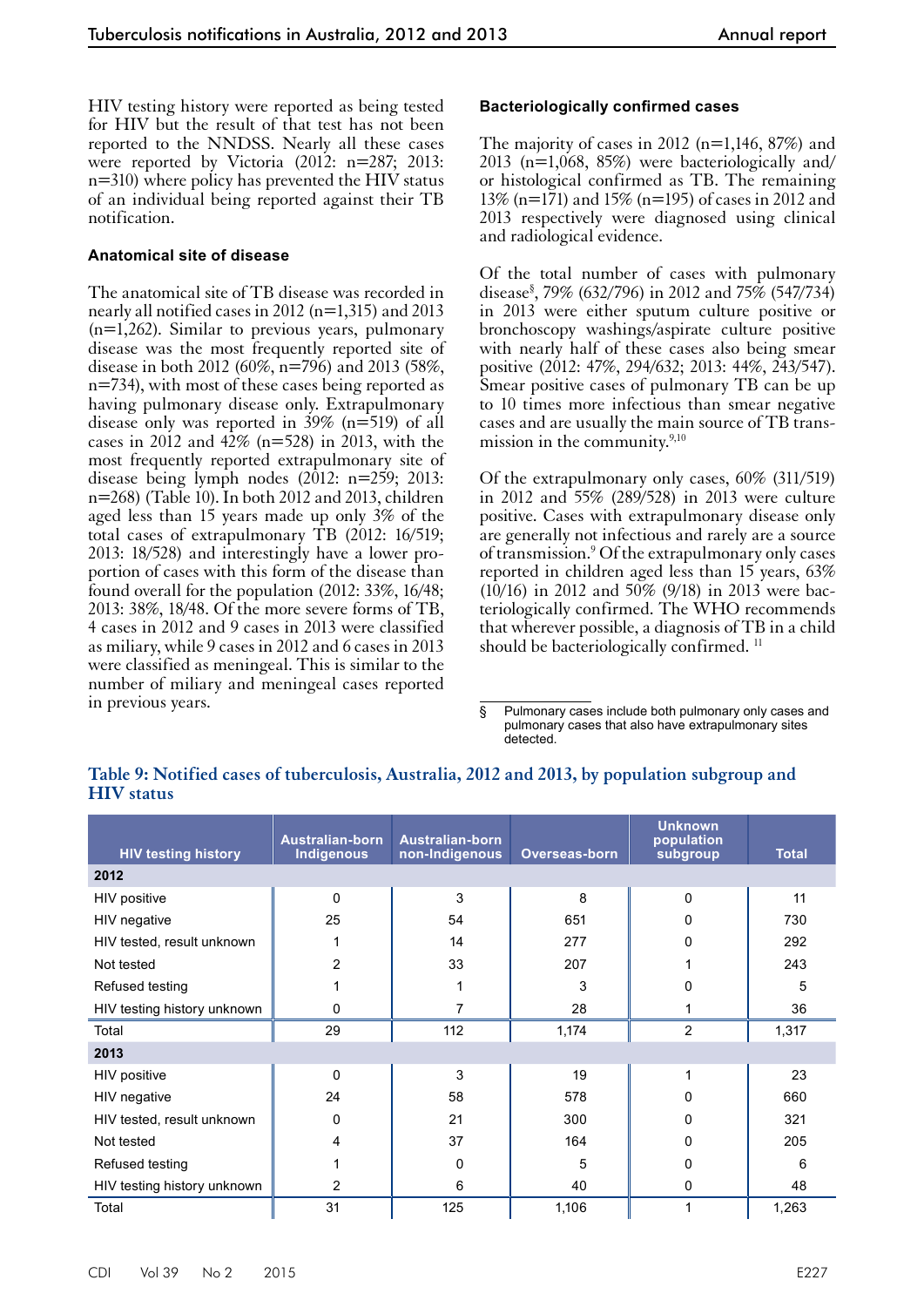| Table 10: Notified cases of tuberculosis, Australia, 2012 and 2013, by case classification and site of |  |
|--------------------------------------------------------------------------------------------------------|--|
| disease                                                                                                |  |

| <b>Site</b>                      | <b>New cases</b> | <b>Relapse cases</b> | Total cases* | Percentage of<br>cases $(\%)$ |
|----------------------------------|------------------|----------------------|--------------|-------------------------------|
| 2012                             |                  |                      |              |                               |
| Pulmonary                        |                  |                      |              |                               |
| Pulmonary only                   | 630              | 28                   | 659          | 50.0                          |
| Pulmonary plus other sites       | 129              | 8                    | 137          | 10.4                          |
| Pulmonary - total                | 759              | 36                   | 796          | 60.4                          |
| Extrapulmonary only <sup>+</sup> |                  |                      |              |                               |
| Pleural                          | 82               | 1                    | 83           | 6.3                           |
| Lymph nodes                      | 247              | 11                   | 259          | 19.7                          |
| Bone/joint                       | 36               | 4                    | 40           | 3.0                           |
| Genitourinary                    | 19               | 0                    | 19           | 1.4                           |
| Miliary                          | 4                | 0                    | 4            | 0.3                           |
| Meningeal                        | 9                | 0                    | 9            | 0.7                           |
| Peritoneal                       | 26               | 0                    | 26           | 2.0                           |
| Other                            | 153              | 4                    | 157          | 11.9                          |
| Unknown extrapulmonary site      | 1                | 0                    | 1            | 0.1                           |
| Extrapulmonary - total           | 500              | 18                   | 519          | 39.4                          |
| Unknown site of disease - total  | 2                | 0                    | 2            | 0.2                           |
| Total                            | 1261             | 54                   | 1317         | 100.0                         |
| 2013                             |                  |                      |              |                               |
| Pulmonary                        |                  |                      |              |                               |
| Pulmonary only                   | 589              | 26                   | 616          | 48.8                          |
| Pulmonary plus other sites       | 117              | 1                    | 118          | 9.3                           |
| Pulmonary - total                | 706              | 27                   | 734          | 58.1                          |
| Extrapulmonary only <sup>+</sup> |                  |                      |              |                               |
| Pleural                          | 63               | 3                    | 66           | 5.2                           |
| Lymph nodes                      | 255              | 12                   | 268          | 21.2                          |
| Bone/joint                       | 35               | 1                    | 36           | 2.9                           |
| Genitourinary                    | 27               | 0                    | 27           | 2.1                           |
| Miliary                          | 9                | 0                    | 9            | 0.7                           |
| Meningeal                        | 6                | 0                    | 6            | 0.5                           |
| Peritoneal                       | 35               | $\mathsf 0$          | 35           | 2.8                           |
| Other                            | 102              | 0                    | 102          | 8.1                           |
| Unknown extrapulmonary site      | 1                | 0                    | $\mathbf{1}$ | 0.1                           |
| Extrapulmonary - total           | 511              | 16                   | 528          | 41.8                          |
| Unknown site of disease - total  | 1                | $\pmb{0}$            | $\mathbf{1}$ | $0.1\,$                       |
| Total                            | 1,218            | 43                   | 1,263        | 100.0                         |

Total includes 1 pulmonary case and 1 extrapulmonary case reported without a case classification in 2012 and 1 pulmonary case and 1 extrapulmonary case reported without a case classification in 2013.

† More than one extrapulmonary site may be reported for each notified case of tuberculosis.

It is recommended that a bronchoscopy should not be performed on patients with known active tuberculosis (i.e. sputum smear positive) unless absolutely necessary as this presents an increased risk of TB transmission to future bronchoscope patients and clinical staff.<sup>12,13</sup> Of the bacteriologi-

cally confirmed cases, 17% (191/1,146) of cases in 2012 and 20% (208/1,068) of cases in 2013 recorded a positive microscopy or culture result on a bronchoscopy obtained washing or aspirate. Of these cases, 14% (27/191) in 2012 and 34% (71/208) in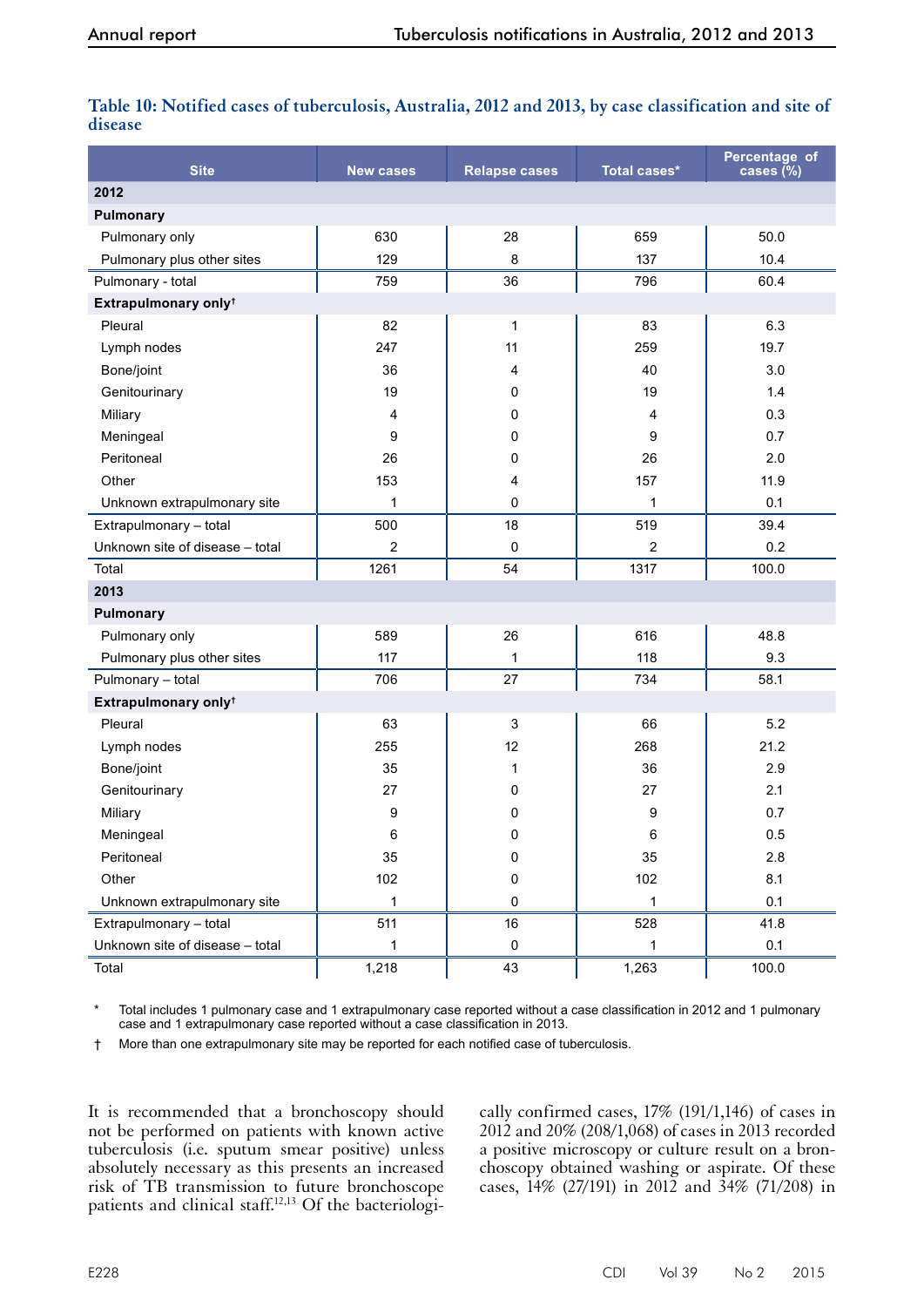2013 also recorded a sputum smear positive result with one of those cases in 2013 being identified as MDR-TB.

Of the bacteriologically confirmed cases, 2% in 2012 (28/1,146) and 5% (54/1,068) in 2013 were reported as being confirmed using a nucleic acid testing (NAT) method only. In Australia, culture remains the gold standard diagnostic for confirming TB cases as it is more sensitive than NAT and it provides a bacterial isolate for DST and molecular typing. $14$ 

## **Drug resistant tuberculosis in Australia**

The results of DST were available for 3 quarters of the TB cases notified in 2012 (75%, 988/1,317) and 2013 (73%, 928/1,263) and of those cases, resistance to at least one of the standard first line anti-tuberculosis agents was identified in 13% of cases (2012: 129/988; 2013: 120/928). Resistance to rifampicin only (mono-resistance) remains low and is reported in only 0.3% cases with DST results available in both 2012 (3/988) and 2013 (3/928). Mono-resistance to isoniazid was more common than rifampicin mono-resistance but still relatively low and was reported in 4% (42/988) of cases in 2012 and 5% (48/928) of cases in 2013. Similar to previous years, resistance to at least rifampicin and isoniazid, known as MDR-TB, was identified in approximately 2% of cases with DST results in both 2012 (20/988) and 2013 (22/928). There were no cases of extensively drug resistant TB (XDR-TB) reported in 2012 or 2013 (Table 11).

The majority of MDR-TB cases were reported in the overseas-born population (2012: n=18; 2013:

n=20) and of those, 7 cases in 2012 and 1 case in 2013 were identified as residents of the TSPZ accessing TB treatment in Queensland. The remaining MDR-TB cases (2012: n=2; 2013: n=2) were reported in the Australian-born non-Indigenous population. Of these cases, 1 case in 2012 was recorded as having completed treatment, while the other case in 2012 was reported as defaulting from treatment. Both cases in 2013 are currently reported as being still under treatment.

#### **Treatment outcomes of 2011 and 2012 tuberculosis patient cohorts**

The treatment outcomes of an annual patient cohort are reported in the following year's annual report. This allows adequate time for all cases notified in a single year to begin treatment and for the treatment outcomes to be recorded in the NNDSS. Treatment outcomes for the 2011 and 2012 patient cohorts are reported in this annual report; and treatment outcomes for the 2013 patient cohort will be reported in the 2014 annual report.

## *2011 tuberculosis patient cohort*

In 2011, treatment success, which includes those bacteriologically confirmed as cured and those who completed treatment, was reported in 96% (1,178/1,233) of cases with assessable outcomes (Table 12). Treatment success ranged from 77% in Australian-born Indigenous cases to 96% in overseas-born cases. In 2011, there were 2 cases of a treatment failure reported, one in an Australianborn Indigenous case and one in an overseas-born case, and 20 (1.6%) cases were reported to have died due to TB.

|                                                                    |                             | 2012                                                            | 2013                        |                                                          |  |
|--------------------------------------------------------------------|-----------------------------|-----------------------------------------------------------------|-----------------------------|----------------------------------------------------------|--|
| <b>Drug susceptibility testing</b><br>(DST) profile                | <b>Notifications</b><br>(n) | <b>Percentage of</b><br>cases with DST<br><b>results</b><br>(%) | <b>Notifications</b><br>(n) | <b>Percentage of</b><br>cases with DST<br>results<br>(%) |  |
| Total cases with DST results                                       | 988                         |                                                                 | 928                         |                                                          |  |
| Resistance to at least one first<br>line anti-tuberculosis agents* | 129                         | 13.1                                                            | 120                         | 12.9                                                     |  |
| Mono-resistance to rifampicin                                      | 3                           | 0.3                                                             | 3                           | 0.3                                                      |  |
| Mono-resistance to isoniazid                                       | 42                          | 4.3                                                             | 48                          | 5.2                                                      |  |
| $MDR-TR^{\dagger}$                                                 | 20                          | 2.0                                                             | 22                          | 2.4                                                      |  |
| $XDR-TR^+$                                                         | 0                           | 0.0                                                             | 0                           | 0.0                                                      |  |

#### **Table 11: Notified cases of tuberculosis, Australia, 2012 and 2013, by drug susceptibility testing profile**

Isoniazid, rifampicin, pyrazinamide, ethambutol and streptomycin.

† Multi-drug resistant tuberculosis: resistance to isoniazid and rifampicin.

‡ Extensively drug resistant tuberculosis: resistance to isoniazid and rifampicin, and any of the fluoroquinolones, and to at least one of the 3 injectable second-line drugs.<sup>15</sup>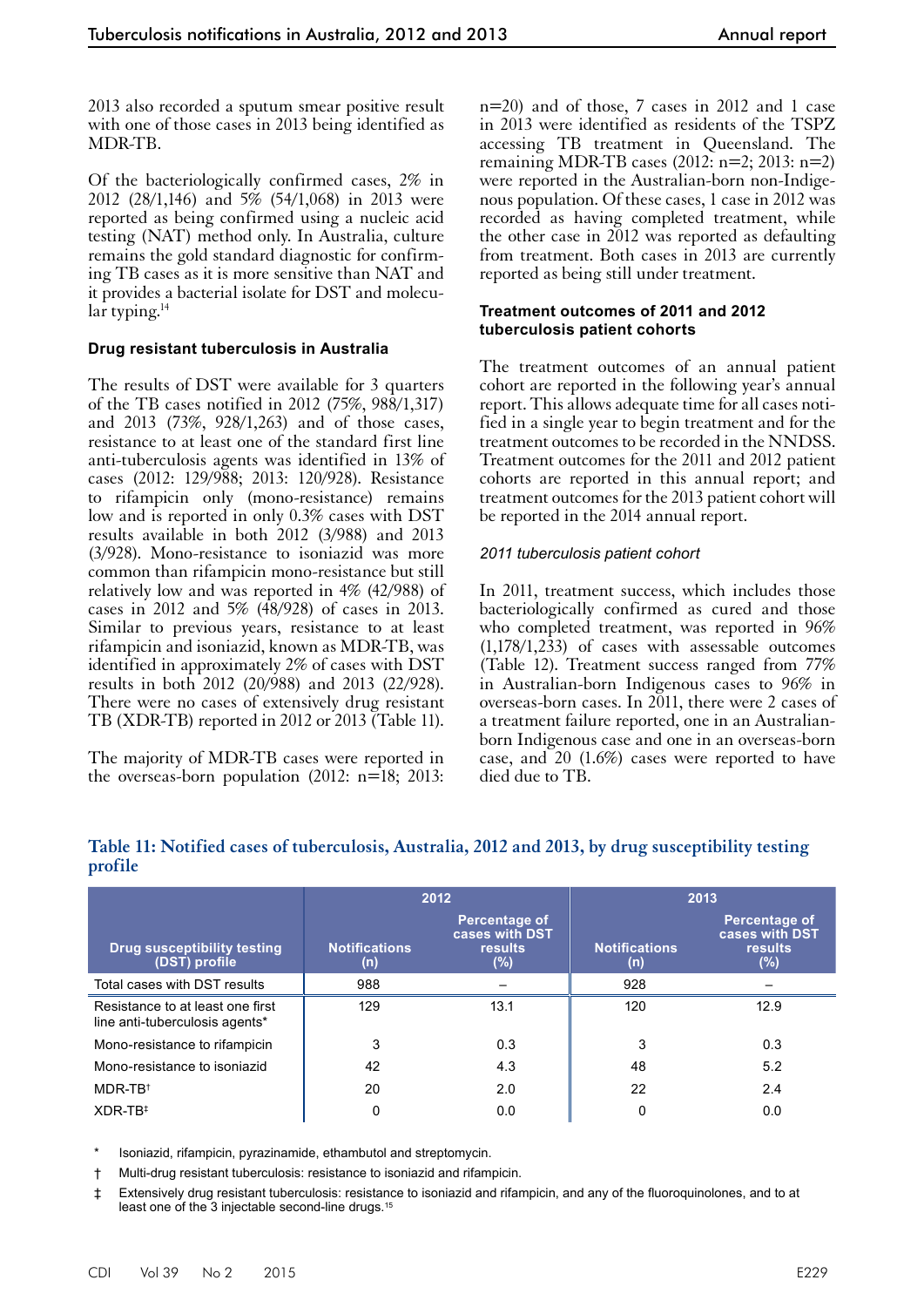| $ -12$ 0011 kg nomination curves<br>じょうせい アンス・ディング アイディー       |
|----------------------------------------------------------------|
|                                                                |
|                                                                |
|                                                                |
| 13114414<br><b>Anctrolle</b>                                   |
|                                                                |
|                                                                |
| the 12: Notified cases of fuberculosis.                        |
|                                                                |
|                                                                |
|                                                                |
|                                                                |
|                                                                |
| Table 12: Notifi<br><b>THE REAL PROPERTY AND INTERNATIONAL</b> |

| Table 12: Notified cases of tuberculosis, Australia, 2011, by population subgroup and treatment outcome                                                                                                             |                                              |                                        |                                       |                                 |                                                           |                                 |                                                           |                                 |
|---------------------------------------------------------------------------------------------------------------------------------------------------------------------------------------------------------------------|----------------------------------------------|----------------------------------------|---------------------------------------|---------------------------------|-----------------------------------------------------------|---------------------------------|-----------------------------------------------------------|---------------------------------|
|                                                                                                                                                                                                                     | <b>Cases</b>                                 | Australian-born Indigenous             | Australian-born non-Indigenous        |                                 | Overseas-born                                             |                                 |                                                           | Total cases*                    |
| <b>Treatment outcome</b>                                                                                                                                                                                            | <b>Notifications</b><br>$\widehat{\epsilon}$ | <b>Percentage</b><br>assessable<br>(%) | Notifications<br>$\widehat{\epsilon}$ | assessable<br>Percentage<br>(%) | <b>Notifications</b><br>$\widehat{\boldsymbol{\epsilon}}$ | assessable<br>Percentage<br>(%) | <b>Notifications</b><br>$\widehat{\boldsymbol{\epsilon}}$ | Percentage<br>assessable<br>(%) |
| Assessable outcomes                                                                                                                                                                                                 |                                              |                                        |                                       |                                 |                                                           |                                 |                                                           |                                 |
| Treatment success                                                                                                                                                                                                   | $\Omega$                                     | 76.9                                   | 117                                   | 94.4                            | 1,040                                                     | 96.1                            | 1,178                                                     | 95.5                            |
| Cured (bacteriologically confirmed) <sup>†</sup>                                                                                                                                                                    | ო                                            | 11.5                                   | ő                                     | $\overline{8}$                  | 35                                                        | 3.2                             | $\frac{8}{3}$                                             | 3.9                             |
| Completed treatment                                                                                                                                                                                                 |                                              | 65.4                                   | $\overline{10}$                       | 86.3                            | 1,005                                                     | 92.9                            | 1,130                                                     | 91.6                            |
| Interrupted treatment <sup>#</sup>                                                                                                                                                                                  |                                              | 3.8                                    | 0                                     | $\overline{0}$ .                | $\mathbf{\sim}$                                           | $0.\overline{2}$                | ო                                                         | $\frac{2}{3}$                   |
| Died of tuberculosis                                                                                                                                                                                                |                                              | $3.\overline{8}$                       | ပ                                     | 4.0                             | $\overline{4}$                                            | 1.3                             | 20                                                        | 1.6                             |
| Defaulted <sup>§</sup>                                                                                                                                                                                              | $\circ$                                      | 0.0                                    |                                       | $\frac{8}{2}$                   | $\frac{8}{5}$                                             | $\overline{11}$                 | စ္                                                        | 1.5                             |
| Failure <sup>ll</sup>                                                                                                                                                                                               |                                              | 3.8                                    | 0                                     | $\overline{0}$ .                |                                                           | $\overline{c}$                  | $\sim$                                                    | 0.2                             |
| Not followed up, outcome unknown                                                                                                                                                                                    | ω                                            | 11.5                                   |                                       | $\frac{8}{2}$                   | L                                                         | 0.6                             | Ξ                                                         | $\overline{0}$ .                |
| Total assessable                                                                                                                                                                                                    | 26                                           | 100.0                                  | 124                                   | 100.0                           | 1,082                                                     | 100.0                           | 1,233                                                     | 100.0                           |
| Non-assessable outcomes                                                                                                                                                                                             |                                              |                                        |                                       |                                 |                                                           |                                 |                                                           |                                 |
| Transferred out of Australia                                                                                                                                                                                        | 0                                            | $\overline{0}$ .                       | ∾                                     | 1.5                             | 106                                                       | $\overline{8.7}$                | 108                                                       | 7.8                             |
| Died of other causes                                                                                                                                                                                                | Ľ                                            | 21.2                                   | တ                                     | 6.6                             | 25                                                        | $\overline{21}$                 | $\ddot{4}$                                                | 3.0                             |
| Still under treatment                                                                                                                                                                                               | $\circ$                                      | $\overline{0}$                         |                                       | $\overline{0}$                  |                                                           | $\overline{0}$                  | $\mathbf{\Omega}$                                         | $\overline{S}$                  |
| Total                                                                                                                                                                                                               | 33                                           | 100.0                                  | 136                                   | 100.0                           | 1,214                                                     | 100.0                           | 1,384                                                     | 100.0                           |
| Total includes 1 case reported with an unknown population subgroup.                                                                                                                                                 |                                              |                                        |                                       |                                 |                                                           |                                 |                                                           |                                 |
| Cured is defined as the bacteriologically confirmed sputum smear and culture positive at the start of treatment and culture negative in the final month of treatment and on at least one previous<br>occasion.<br>+ |                                              |                                        |                                       |                                 |                                                           |                                 |                                                           |                                 |
| Interrupted treatment is defined as treatment interrupted for 2 months or more but completed<br>$^{\rm +}$                                                                                                          |                                              |                                        |                                       |                                 |                                                           |                                 |                                                           |                                 |
| Defaulted is defined as failed to complete treatment.<br>ဖ                                                                                                                                                          |                                              |                                        |                                       |                                 |                                                           |                                 |                                                           |                                 |
| Failure is defined as sputum culture positive at 5 months or later.                                                                                                                                                 |                                              |                                        |                                       |                                 |                                                           |                                 |                                                           |                                 |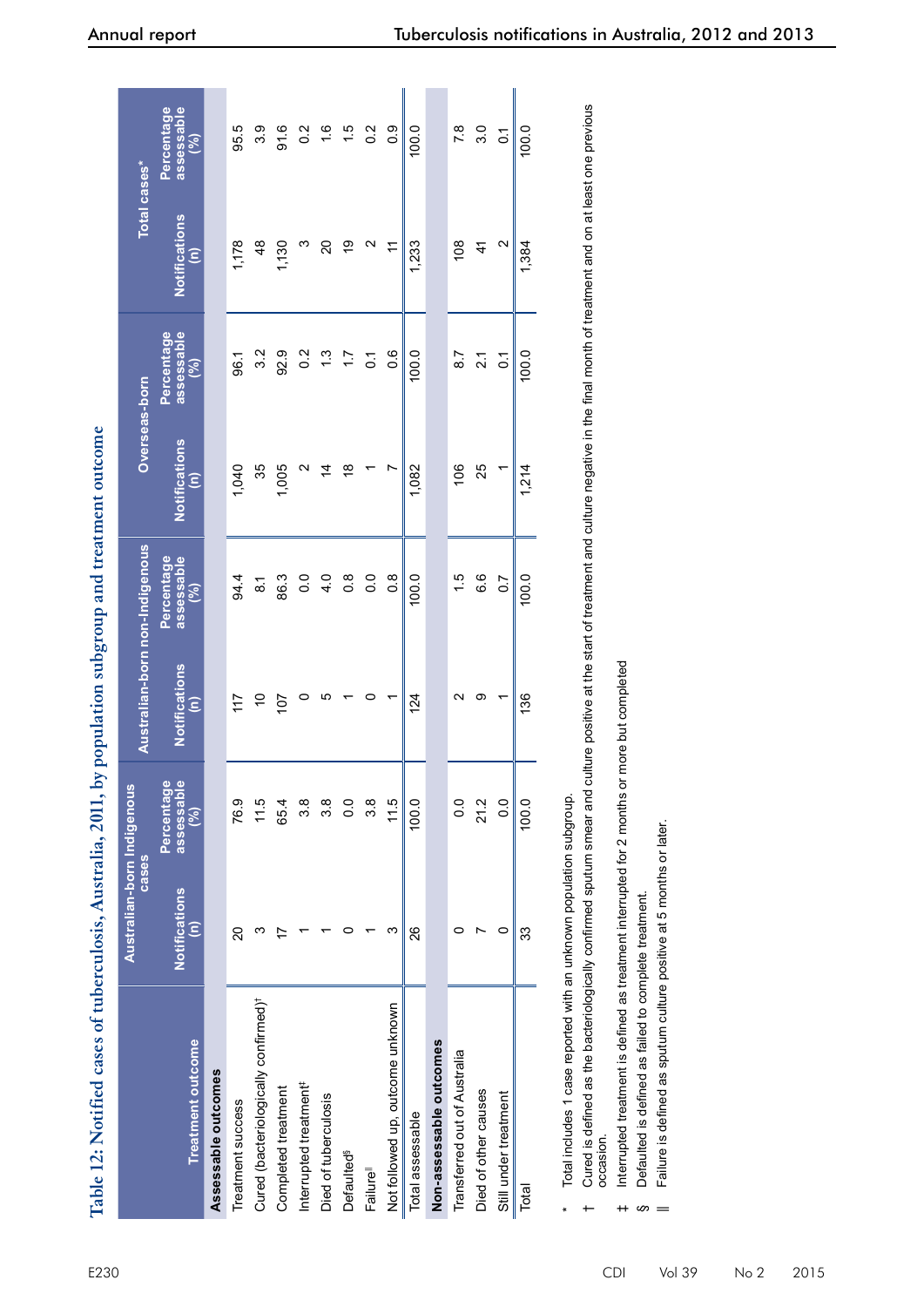#### *2012 tuberculosis patient cohort*

In 2012, treatment success, which includes those bacteriologically confirmed as cured and those who completed treatment, was reported in 95% (1,124/1,181) of cases with assessable outcomes (Table 13). Treatment success ranged from 86% in Australian-born Indigenous cases to 96% in overseas-born cases. In 2012, there were 2 cases of a treatment failure reported, one in an Australianborn Indigenous case and one in an overseas-born case, and 14 (1.2%) cases were reported to have died due to TB.

## **National performance indicators**

In 2011, 2012 and 2013, the performance criterion for annual incidence (less than 1 per 100,000) was met only in the Australian born non-Indigenous cases and incidence rates in Australian born children continue to exceed the performance criteria of less than 0.1 per 100,000. The reporting of HIV testing history has improved over time but still remains just short of the reaching the target of 100%. In 2011 and 2012, outcome reporting fell just short of the performance criteria with 1% of cases with assessable outcomes in 2011 and 2% in 2012 reported with an unknown outcome (Table 14). Overall the performance indicators for treatment success and treatment failure were achieved in both 2011 and 2012; however, at a sub-population level these indicators were only achieved in the Australian-born non-Indigenous and overseas born cases, and not in the Australian born Indigenous cases (Table 13).

# **Discussion**

Although Australia has maintained a low inci- dence of TB, over the past decade, the rate of TB had been showing a steady upward trend, largely attributed to the growth in immigration from high TB burden countries. The rate had increased from 5 per 100,000 in 2003 to highs of 6.2 per 100,000 population in 2010 and 2011.

For this 2 year reporting period, the trend has reversed with successive annual declines amounting to a net reduction of 8.8% in overall case numbers. The case rate of 5.5 per 100,000 in 2013 is the lowest since 2007. This decline mirrors a fall in the number of persons from high TB burden countries notified with TB. The substantial increase in TB detected offshore through the premigration screening process may be a contributing factor to this change  $(44\%$  increase 2011 to 2012; 13% increase 2012 to 2013). Also during this period the absolute number of overseas students and the proportion of cases they contribute to the overseasborn TB case-load fell from 224 in 2011 (18.5%) to 155 in 2012 (13.2%) and 130 in 2013 (11.8%). The reasons for the latter are unclear.

New South Wales and Victoria between them accounted for approximately two-thirds of all cases in 2012 and 2013. This disproportionate share of the TB burden has not changed significantly since 2010 although New South Wales has experienced a notable decline in notifications and rate from 541 (7.5 per 100,000) in 2011 to 469 (6.4 per 100,000) in 2012 and 440 (5.9 per 100,000) in 2013. In contrast the Northern Territory reported the highest rates (11.9 and 17.5 per 100,000), although significantly lower notification numbers, that predominantly relate to the Indigenous Australian and overseas-born groups. Western Australia and South Australia also have experienced higher rates than previously. These geographic fluctuations may reflect changing patterns in migrant and temporary resident placements across the states and territories. In Queensland, the number of notifications detected in PNG nationals in the TSPZ with TB and drug resistant TB has fallen dramatically from 47 cases in 2011 to three in 2013. In mid-2012, the policy regarding the management of cross-border patients in the Torres Strait was amended and resulted in a more stringent enforcement of the Torres Strait Treaty rules regarding health treatment. This likely contributed to the decreased number of PNG nationals diagnosed over that time period.

Australian-born Indigenous people continue to experience TB at a rate about 6 times that of Australian-born non-Indigenous people, although the actual rate by international standards is low ( $\leq$  5 per 100,000) and the proportion of all notifications small (2.5%–3%). The key issue however, is that socioeconomic conditions in some Indigenous communities remain conducive for TB to prosper and in such settings, TB can be more problematic to manage. In contrast, TB rates in Australianborn non-Indigenous people have remained stable and consistently below 1 per 100,000 over the past decade at the pre-elimination level. Of these cases, when examined by risk factors, household or close TB contact was identified in 26% (2012) and 22% (2013) of cases and past travel or residence in a high risk country in 36% (2012) and 31% (2013) of cases. Approximately 10% had at least 1 overseasborn parent but in a 3rd of cases no risk factors were identified. While many of these cases may be unavoidable, if the goal of elimination is to be achieved (<1 per million) then further TB preventive initiatives are required.

Overseas-born persons continue to drive the epidemiology of TB in Australia, contributing nearly 90% of all cases. The overall rates of disease are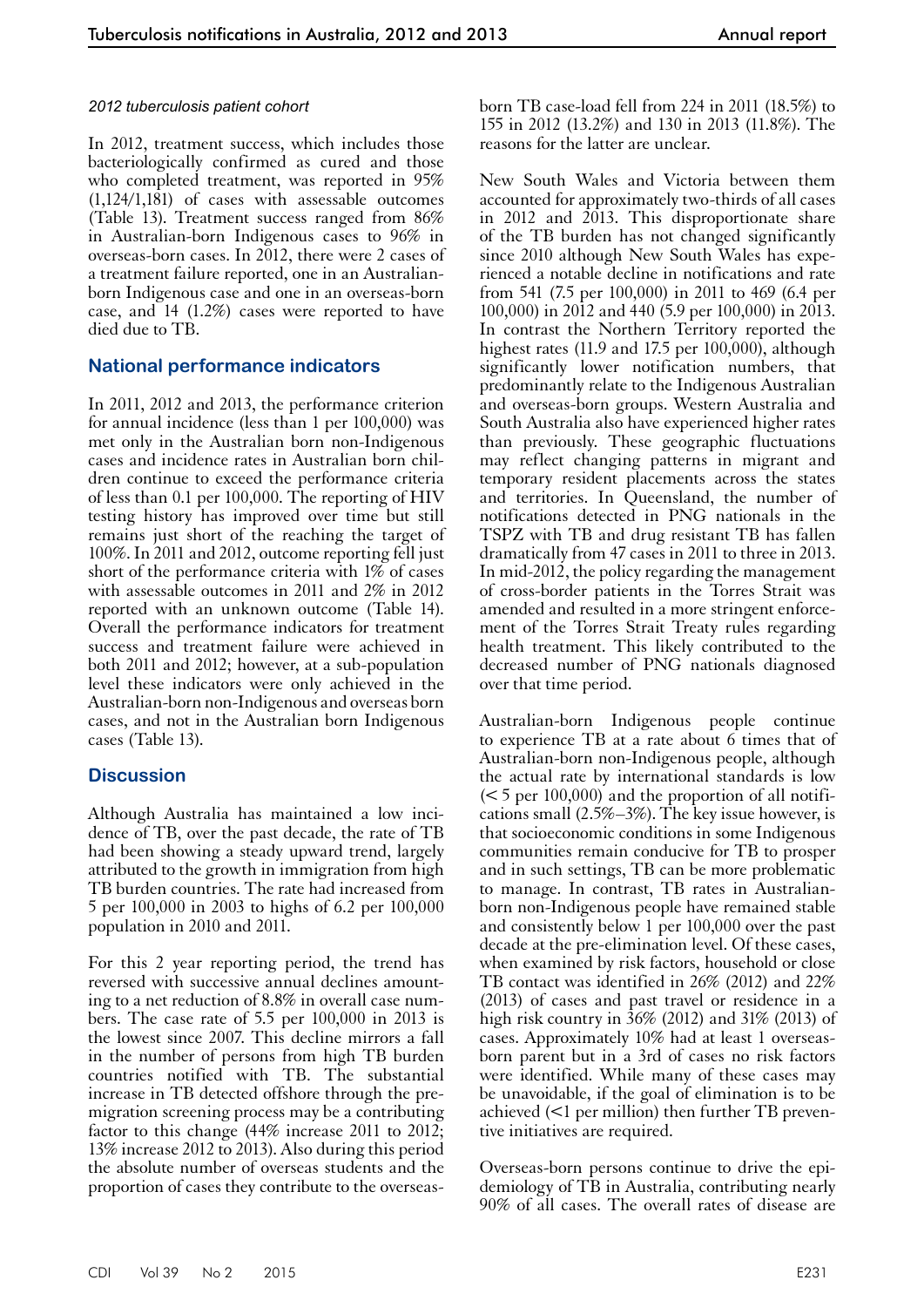| . 2012, by populatio                                                  |
|-----------------------------------------------------------------------|
|                                                                       |
|                                                                       |
|                                                                       |
|                                                                       |
|                                                                       |
|                                                                       |
|                                                                       |
| $\mathbf{A}$ is the full of $\mathbf{A}$                              |
|                                                                       |
|                                                                       |
| Notified cases of tuberculosis                                        |
|                                                                       |
| <b>ME 19: INOUILLY</b>                                                |
|                                                                       |
|                                                                       |
| ミニード ヒアニアア 正<br>$\overline{\phantom{a}}$ and $\overline{\phantom{a}}$ |

| Table 13: Notified cases of tuberculosis, Australia, 2012, ł                                                  |                                              |                                     | by population subgroup and treatment outcome                                                                                 |                                 |                           |                                 |                                              |                                 |
|---------------------------------------------------------------------------------------------------------------|----------------------------------------------|-------------------------------------|------------------------------------------------------------------------------------------------------------------------------|---------------------------------|---------------------------|---------------------------------|----------------------------------------------|---------------------------------|
|                                                                                                               |                                              | Australian-born Indigenous<br>cases | Australian-born non-Indigenous                                                                                               |                                 | Overseas-born             |                                 | Total cases*                                 |                                 |
| <b>Treatment outcome</b>                                                                                      | <b>Notifications</b><br>$\widehat{\epsilon}$ | assessable<br>Percentag<br>8        | Notifications<br>$\widehat{\boldsymbol{\epsilon}}$                                                                           | assessable<br>Percentage<br>(%) | <b>Notifications</b><br>έ | assessable<br>Percentage<br>(%) | <b>Notifications</b><br>$\widehat{\epsilon}$ | Percentage<br>assessable<br>(%) |
| Assessable outcomes                                                                                           |                                              |                                     |                                                                                                                              |                                 |                           |                                 |                                              |                                 |
| Treatment success                                                                                             | $\overline{2}$                               | 85.7                                | 86                                                                                                                           | 506                             | 1,002                     | 96.0                            | 1,124                                        | 95.2                            |
| Cured (bacteriologically confirmed) <sup>†</sup>                                                              | 4                                            | 14.3                                | ო                                                                                                                            | 2.8                             | 50                        | $4.\overline{8}$                | 57                                           | $\frac{4}{3}$                   |
| Completed treatment                                                                                           | ຊ                                            | 71.4                                | 95                                                                                                                           | 88.0                            | 952                       | 91.2                            | 1,067                                        | 90.3                            |
| Interrupted treatment <sup>#</sup>                                                                            | 0                                            | 0.0                                 |                                                                                                                              | $\frac{0}{2}$                   |                           | $\overline{0}$ :                | $\mathbf{\Omega}$                            | $0.\overline{2}$                |
| Died of tuberculosis                                                                                          |                                              | 3.6                                 |                                                                                                                              | $\frac{0}{2}$                   | H                         | $\sum$                          | $\overline{4}$                               | 1.2                             |
| Defaulted <sup>§</sup>                                                                                        | 0                                            | 0.0                                 | က                                                                                                                            | 2.8                             | 13                        | $1.2$                           | $\frac{6}{5}$                                | $\frac{4}{4}$                   |
| Failure <sup>ll</sup>                                                                                         |                                              | 3.6                                 | 0                                                                                                                            | 0.0                             |                           | $\overline{C}$                  | N                                            | $0.\overline{2}$                |
| Not followed up, outcome unknown                                                                              | $\sim$                                       | $\overline{71}$                     | Ю                                                                                                                            | 4.6                             | $\frac{6}{5}$             | 1.5                             | 23                                           | $\frac{0}{1}$                   |
| Total assessable                                                                                              | $\frac{8}{2}$                                | 100.0                               | 108                                                                                                                          | 100.0                           | 1,044                     | 100.0                           | 1,181                                        | 100.0                           |
| Non-assessable outcomes                                                                                       |                                              |                                     |                                                                                                                              |                                 |                           |                                 |                                              |                                 |
| Transferred out of Australia                                                                                  | 0                                            | $\overline{0}$ .                    |                                                                                                                              | $\frac{0}{2}$                   | 86                        | 7.3                             | 59                                           | 6.6                             |
| Died of other causes                                                                                          |                                              | 3.4                                 | $\sim$                                                                                                                       | 1.8                             | 32                        | 2.7                             | 36                                           | 2.7                             |
| Still under treatment                                                                                         | $\circ$                                      | 0.0                                 | ۳                                                                                                                            | 0.9                             | 57                        | $\frac{0}{1}$                   | 13                                           | $\frac{0}{1}$                   |
| Total                                                                                                         | 29                                           | 100.0                               | 112                                                                                                                          | 100.0                           | 1,174                     | 100.0                           | 1,317                                        | 100.0                           |
| Total includes 2 cases reported with an unknown population subgroup.                                          |                                              |                                     |                                                                                                                              |                                 |                           |                                 |                                              |                                 |
| Cured is defined as the bacteriologically confirmed sputum smear and<br>occasion.<br>$\overline{\phantom{0}}$ |                                              |                                     | culture positive at the start of treatment and culture negative in the final month of treatment and on at least one previous |                                 |                           |                                 |                                              |                                 |
| Interrupted treatment is defined as treatment interrupted for 2 months or more but completed<br>$^{\rm +}$    |                                              |                                     |                                                                                                                              |                                 |                           |                                 |                                              |                                 |
| Defaulted is defined as failed to complete treatment.<br>ဖ                                                    |                                              |                                     |                                                                                                                              |                                 |                           |                                 |                                              |                                 |
| Failure is defined as sputum culture positive at 5 months or later.                                           |                                              |                                     |                                                                                                                              |                                 |                           |                                 |                                              |                                 |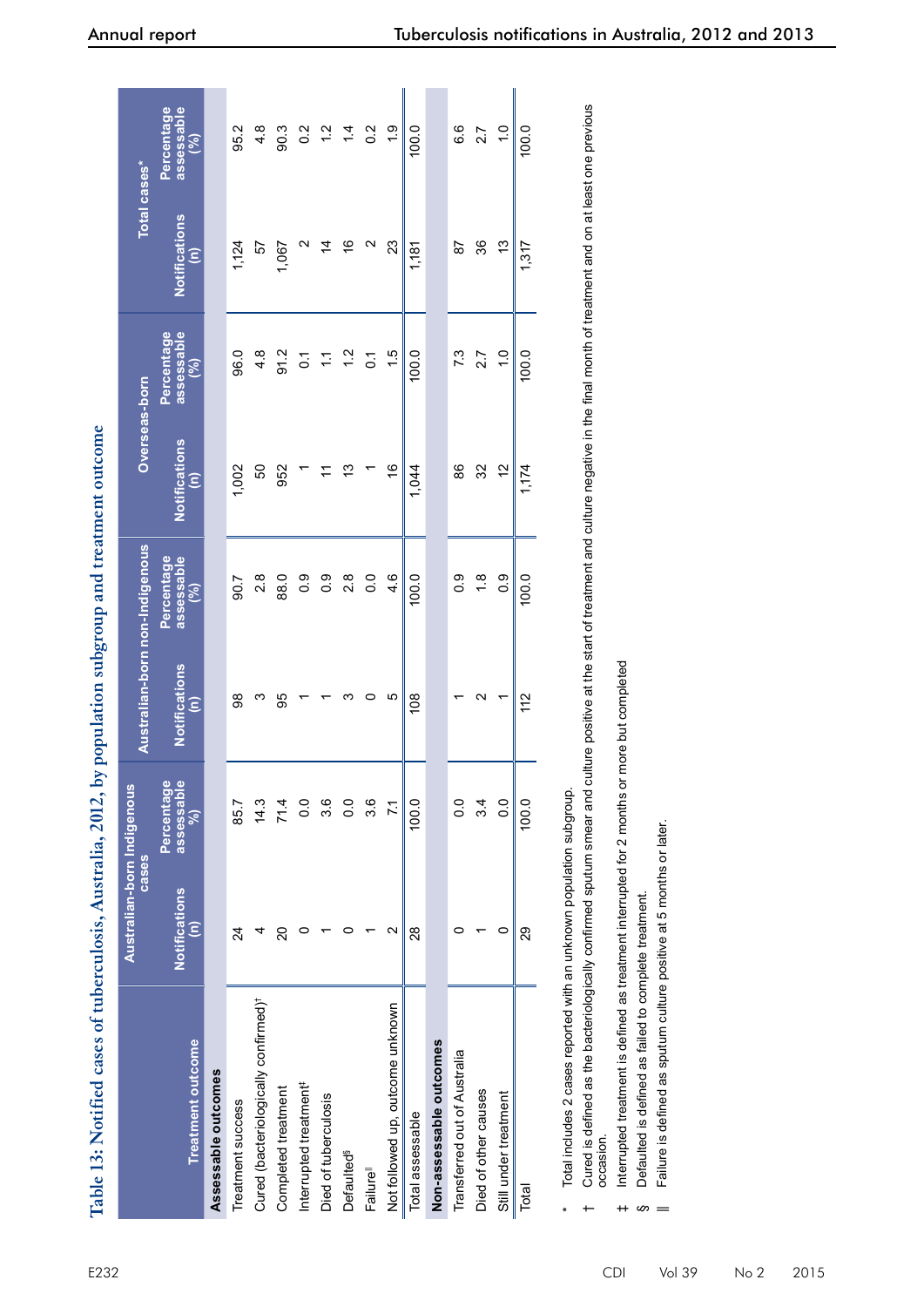| National tuberculosis performance<br>indicator                           | <b>Performance</b><br>criteria | 2013             | 2012 | 2011 |  |
|--------------------------------------------------------------------------|--------------------------------|------------------|------|------|--|
| Annual incidence of TB (cases per 100,000 population)                    |                                |                  |      |      |  |
| Total                                                                    | $< 6.0^+$                      | 5.5              | 5.8  | 6.2  |  |
| Australian-born Indigenous Australians                                   | 1.0                            | 4.6              | 4.5  | 4.9  |  |
| Australian-born non-Indigenous Australians                               | 1.0                            | 0.8              | 0.7  | 0.9  |  |
| Overseas-born persons                                                    | $\star$                        | 18.4             | 19.5 | 20.2 |  |
| Incidence in children <15 years, by risk group (per 100,000 population)  |                                |                  |      |      |  |
| Australian-born Indigenous Australians                                   | < 0.1                          | 0.8              | 0.4  | 1.2  |  |
| Australian-born non-Indigenous Australians                               | $0.1$                          | 0.6              | 0.7  | 0.4  |  |
| Overseas-born persons                                                    | $\star$                        | 6.6              | 6.3  | 9.0  |  |
| <b>Collection of HIV testing history</b>                                 |                                |                  |      |      |  |
| Collection of HIV testing history in all<br>tuberculosis cases           | 100%                           | 96%              | 97%  | 98%  |  |
| Treatment outcome measures (%)                                           |                                |                  |      |      |  |
| Cases evaluated for outcomes                                             | 100%                           | TBA <sup>‡</sup> | 98%  | 99%  |  |
| Cases that have treatment completed and<br>are cured (treatment success) | >90%                           | TBA <sup>‡</sup> | 95%  | 96%  |  |
| Cases recorded as treatment failures                                     | < 2%                           | TBA <sup>‡</sup> | 0.2% | 0.2% |  |

## **Table 14: National tuberculosis performance indicators, performance criteria\* and the current status of tuberculosis, Australia, 2011 to 2013**

Performance criteria currently under review.

† This performance criterion is based on the key performance indicator published in the DIBP 2012–13 and 2013–14 Portfolio Budget Statements under Program 1.1: Visa and Migration.

‡ TBA is to be assessed: 2013 patient cohort outcomes to be reported in 2014 annual report.

more than 20 times higher than for the Australianborn population and reflect rates in the countries of origin. The highest proportions of cases were found in permanent residents (54% in 2012, 57% in 2013) and overseas students. Individuals from India, Vietnam, the Philippines, China and Nepal, as in recent years, contributed more than 50% of cases. In most instances, TB is attributed to reactivation of 'imported' infection rather than from recent transmission within Australia. Given the expected high rates of TB infection in the overseas-born and that nearly 50% of cases are occurring more than 5 years after arrival, without increased attempts at identifying latent TB infection the rate of decline of TB will be slow and the pool of infected persons in the Australian population will continue to increase with future implications for TB control.

Cases classified as 'relapse' are a potential indicator of TB program performance (past or recent). The proportion of cases in this group remains low and in both years was lower than the 2011 figure of 4.8% (2012: 54, 4.1%; 2013: 43, 3.4%). The majority of these cases occurred in persons previously treated overseas and hence do not reflect on the quality of TB management in Australia. If these cases are excluded, then for those previously treated in Australia, very low numbers were reported (2012:

12, 0.9%; 2013: 16, 1.2%). From the surveillance data, it is not possible to determine whether these cases related to recent or more distant previous treatment or to classify possible contributing fac-<br>tors such as treatment quality or non-adherence, drug resistance or possible re-infection.

The proportion of cases that are smear positive for TB in a sample obtained by bronchoscopy but also in a diagnostic sputum specimen may be an indicator of suboptimal clinical practice. Approximately 20% of pulmonary cases in both 2012 and 2013 were bacteriologically confirmed from bronchoscopy specimens. The concern is that of these cases, 14% and 34% in 2012 and 2013 respectively were also confirmed smear positive from diagnostic sputum specimens. Risk to staff is an important consideration particularly when multidrug-resistance is involved. However, as it is often common practice to obtain post-bronchoscopy spontaneous sputum samples for smear and culture, further investigation is required to confirm whether the proportions of cases above were post bronchoscopy collections and/or whether the collection of a prebronchoscopy sputum sample was considered. If there is difficulty in obtaining spontaneous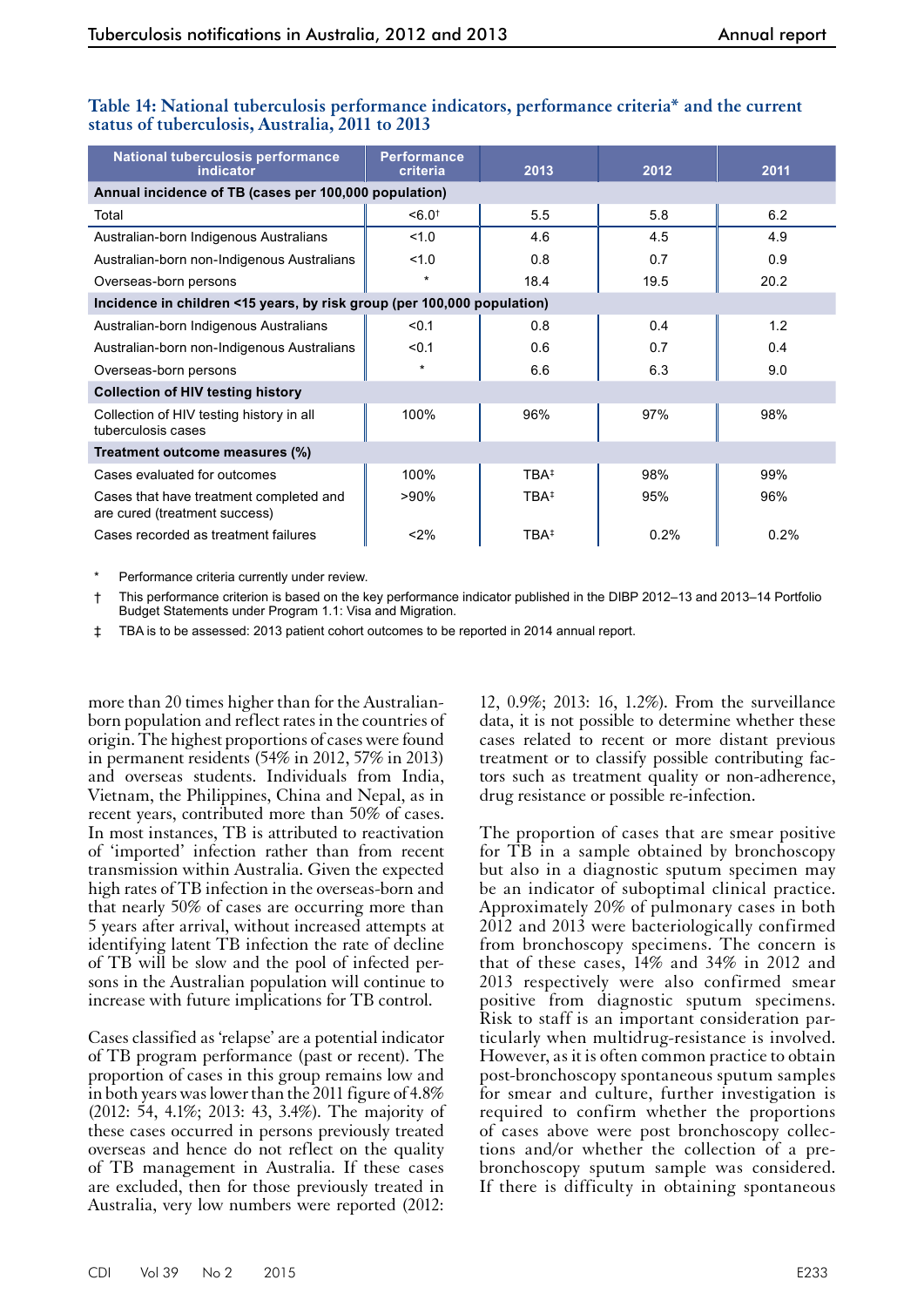sputum specimens for diagnosis, then induced sputum in a negative pressure setting is strongly encouraged as the next step.

The proportion of TB occurring in children is an important indicator of recent transmission of infection in the community. The proportion of cases reported to have occurred in people less than 15 years of age remained steady at 4% of all cases, with overseas-born children contributing approximately half of these. In both Australian-born Indigenous and Australian-born non-Indigenous children, case rates were less than 1 per 100,000 and in nearly half of the cases, close contact with TB was reported as a risk factor. These cases may have represented a missed opportunity for earlier intervention with TB preventive therapy. In the Australian-born Indigenous population, although case numbers were small, the ability of TB programs to respond in a timely manner to a new case remains paramount.

Acquired drug resistance is a marker of TB program performance. Drug resistant TB in Australia remains at low levels. MDR-TB (resistance to at least isoniazid and rifampicin) was reported in only 2% of cases, of which 90% of cases were in overseas-born persons. Mono-resistance to rifampicin is considered as significant as MDR-TB in terms of treatment requirements but was only found in 0.3% of cases. No cases of XDR-TB were reported. Future cases are inevitable, but the low number of these cases and their problematic nature mean that management should be undertaken by, or in close collaboration with, the specialised TB services at state level.

The incidence of TB in health care workers con- tinues to be of interest because of the increased reliance on overseas health care workers from high burden regions. The proportion of cases reported has remained relatively stable since 2010, contributing 5.5% of all cases in 2012 and 6.6% in 2013. As indicated in the 2011 report, more than 90% of these cases occurred in overseas-born people and invariably reflect reactivation of infection acquired in their country of origin. Only about a third of these cases however, were working in a health institution at the time or within 12 months of diagnosis and greater than 50% of cases were reported as extrapulmonary suggesting that the overall risk of transmission in the workplace is not high. Nevertheless, this requires continued monitoring.

Testing of HIV status in all TB cases is recommended nationally, although until recently, data reporting has varied between states and territories. Although high rates of reporting of testing history have been achieved, only about 80% were tested

for HIV and of these, HIV results were obtained for 58% and 56% of cases in 2012 and 2013 respectively. Despite this, HIV co-infection appears to have minimal impact on TB control in Australia.

Monitoring treatment outcomes provides an important measure of the quality of treatment programs. Despite the slight upward trend in the TB case-load observed over the last decade, high rates of treatment success have been maintained and few adverse outcomes (treatment failure, deaths) have been reported, supporting overall good TB control efforts across the country. Treatment success rates remain at high levels ( $\geq$  95%) by international standards and consistently exceed the national performance and WHO criteria of greater than 90%. However, in the Australian-born Indigenous population, success rates were only 76.9% and 85.7% in 2011 and 2012 respectively. These figures need to be interpreted with caution, because of the small case numbers involved. In all population groups the rate of adverse outcomes (treatment failure, treatment default or TB related deaths) was low at approximately 3% in total, with cases classified as treatment failure only 0.2%.

Overall, this report, as in previous years, demonstrates that Australia's jurisdictional TB programs achieve a very high level of diagnostic and treatment success, and thereby maintenance of one of the lowest rates of TB in the world. In addition, Australia is probably improving pre-migration detection of TB, which is leading to a fall in the incidence of TB in Australia. However, in 2014 the Australian Government endorsed the World Health Assembly's *Global Strategy and targets for tuberculosis prevention, care and control after 2015,* which sets targets for ending the global TB epidemic.16 NTAC is currently drafting a new strategic plan for 2016–2020, which will align with the WHO's framework for low-incidence coun- tries and primarily consider the actions needed to achieve TB elimination targets.<sup>17</sup>

# **Acknowledgements**

National Tuberculosis Advisory Committee members (in alphabetical order): Associate Professor Anthony Allworth, Dr Ral Antic, Dr Ivan Bastian, Mr Philip Clift, Dr Chris Coulter, Dr Paul Douglas, Dr Justin Denholm, Associate Professor Steve Graham, Clinical Associate Professor Mark Hurwitz, Mr Chris Lowbridge, Ms Rhonda Owen, Dr Vicki Krause, Dr Richard Stapledon, Dr David Stock, Mr Peter Trevan and Dr Justin Waring (Chair) with Dr Kerryn Coleman (Medical Advisor), Ms Cindy Toms (TB Epidemiologist) and the NTAC Secretariat from the Department of Health.